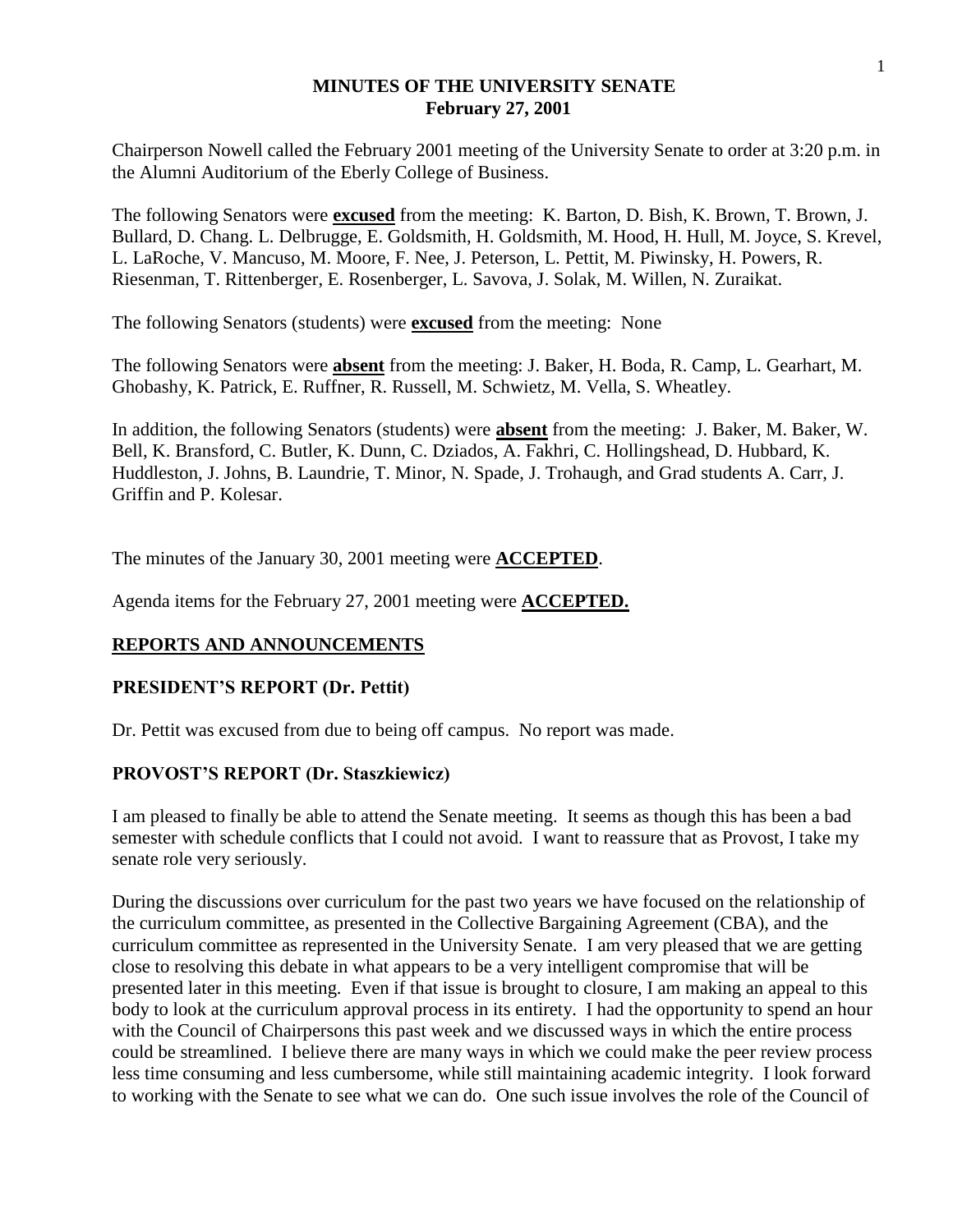Trustees in the approval process. At the next COT meeting, I will discuss with them strategies to minimize delays caused at that end. Hopefully, we can find strategies across the board that will make the process more efficient.

Another issue that I would like to bring up has to do with the status of recommendations or motions that are passed by the Senate. Clearly, some motions are approved by the Senate and require no further action beyond that initial approval. For example, the Senate may pass a motion to support a particular activity or to communicate a particular concern to the President. Some activities clearly do not reach closure until the Council of Trustees or the Board of Governors takes final action. That is the case with the approval of a new program, for example. Other recommendations often fall through the cracks and a final resolution of the motion is never communicated directly. For example, the Senate may pass a motion to implement a new academic policy. The decision on whether to implement the policy does not necessarily rest with the Council of Trustees, but may rest with the President. I have been working with President Pettit to implement a procedure to follow up on Senate actions. Under that procedure, the President will follow up on all such actions at a subsequent meeting of the Senate. That way there will be a permanent record of the status of such motions. I would hope that we'll be prepared to implement this for the next Senate meeting.

# **CHAIRPERSON'S REPORT (Dr. Nowell)**

Most of you have already heard about the unfortunate death of our colleague, Carolyn Wilkie. I would like to express my condolences to her family and friends. Dr. Wilkie served the University in many different ways, including in the Senate. She will be sorely missed.

I am pleased to hear of the administration's plan to more clearly communicate with the Senate its action on business passed by this body. It is unfortunate that in the past there have been occasions in which extensive work by senators has not been followed up by implementation of the University administration. I commend Drs. Pettit and Staszkiewicz for their efforts in this area.

I am also pleased to hear that the Provost has provided responses to the Graduate Committee regarding their questions about the East Stroudsburg doctoral program. The committee continues to examine that program. Personally, I will not be satisfied until a formal proposal is presented to the committee, in keeping with the normal curriculum approval process.

As you can see by today's agenda, we also have moved from the discussion phase to a formal proposal regarding the modification of the Senate Constitution and By-laws regarding the composition of our curriculum committees and the curriculum approval process. I look forward to a formal resolution of this situation upon the completion of our discussion and approval of such changes.

# **VICE CHAIRPERSON'S REPORT (Senator Joseph)**

Student Congress has had one of its most productive months of the year this month, and we owe it all to the efforts of our assembly. We have not experienced the annual second semester drop off in energy and efforts, and we are very grateful for this.

Our University Affairs committee has joined up with ECO to pursue our recycling program on campus, and are exploring different avenues for improving IUP's recycling process.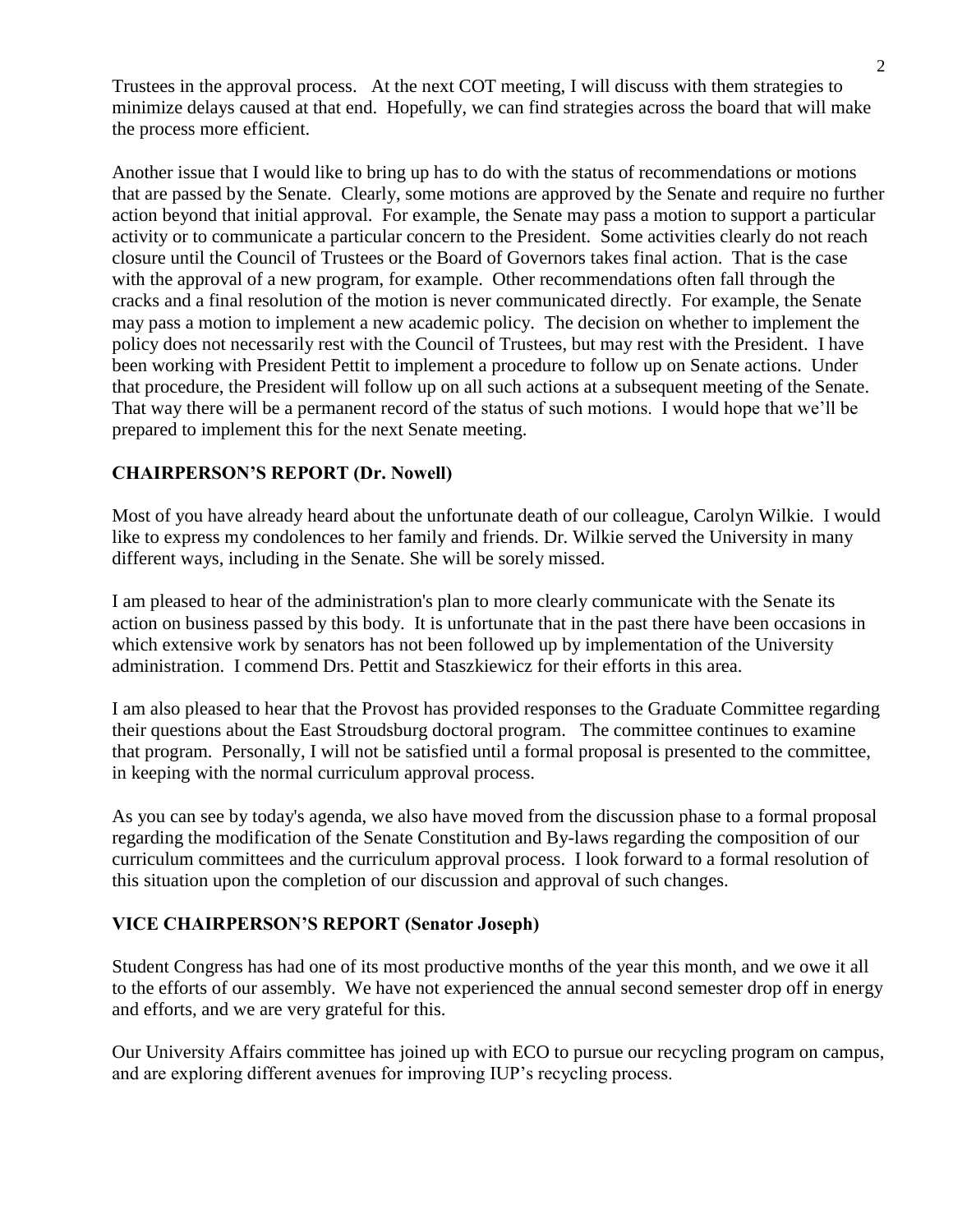Military affairs is exploring the possibility of a war memorial on campus, while Residence Life is holding a table in the HUB next week to collect letters to the legislature, advocating for money for the sprinkler systems that are mandatory for the residence halls.

The Elections committee is gearing up for the spring student congress elections, and is brainstorming for new ideas on how to draw people in to vote. These will be held sometime in late April.

Diversity Action has produced flyers about Hate Crimes and has posted them throughout campus to educate IUP about the topic.

The Spirit committee is working on painting a mural in the field house, as well as working out a compromise on the gym floor that will not include the word "Indians".

Outreach is working on connecting with other student organizations and improving communication between all of them.

Public Relations has been diligently improving upon our visibility, which is proven with the number of screen-ins we have had recently. They are doing a tremendous job, with everything from a new pamphlet, to buttons, pens, and chalking. Many thanks to Laura Cramer and her committee!

As a general assembly, we have passed several important motions in the last two meetings.

As a congress, we do not support the notion of limiting total semester withdraws to the ninth week of classes. We believe that this should be allowed to continue being an option until the last week of class, as it currently stands.

We have agreed as congress to support a motion that is currently being reviewed by the co-op board to hold a referendum in the spring semester regarding an increase in the activities fee of \$45 to be distributed evenly to all student fund organizations and programs, in proportion with their current budget. Along with Student Congress endorsing this motion, Pride Alliance, NAACP, BSL, BEC, ECO, Sociology Club, and the Anthropology club also support it. We will be contacting the other 60 organizations for their endorsement as well.

And perhaps our most controversial action, yet the most obvious to many of us, has been our decision to support a change in IUP's athletic nickname from the "Indians". This issue has been raised once again, and has brought national press to IUP. The Penn, The Indiana Gazette, the Pittsburgh-Post Gazette, and the Associated Press have all picked up on this grassroots action, and continue to cover the issue. Several student organizations, as well as community groups and national organizations have also endorsed this same motion. There are many activities surrounding Native American mascots and nicknames being planned for the semester. We will keep you updated as progress is made. In closing, I would like to read the sentiments that we received of one Native American.

Time and time again in universities and public schools and across the country it has been demonstrated that this issue will not go away until the racial nickname has been retired for something more universally acceptable. That is not a matter of opinion but a hard fact. If this is an insignificant issue, as some would have us believe, and taking the long view into account, it would make more sense to just simply eliminate the source of controversy once and for all. That way, attention need not be diverted from dealing with other so-called "important" issues now or in the future. Such a proposal is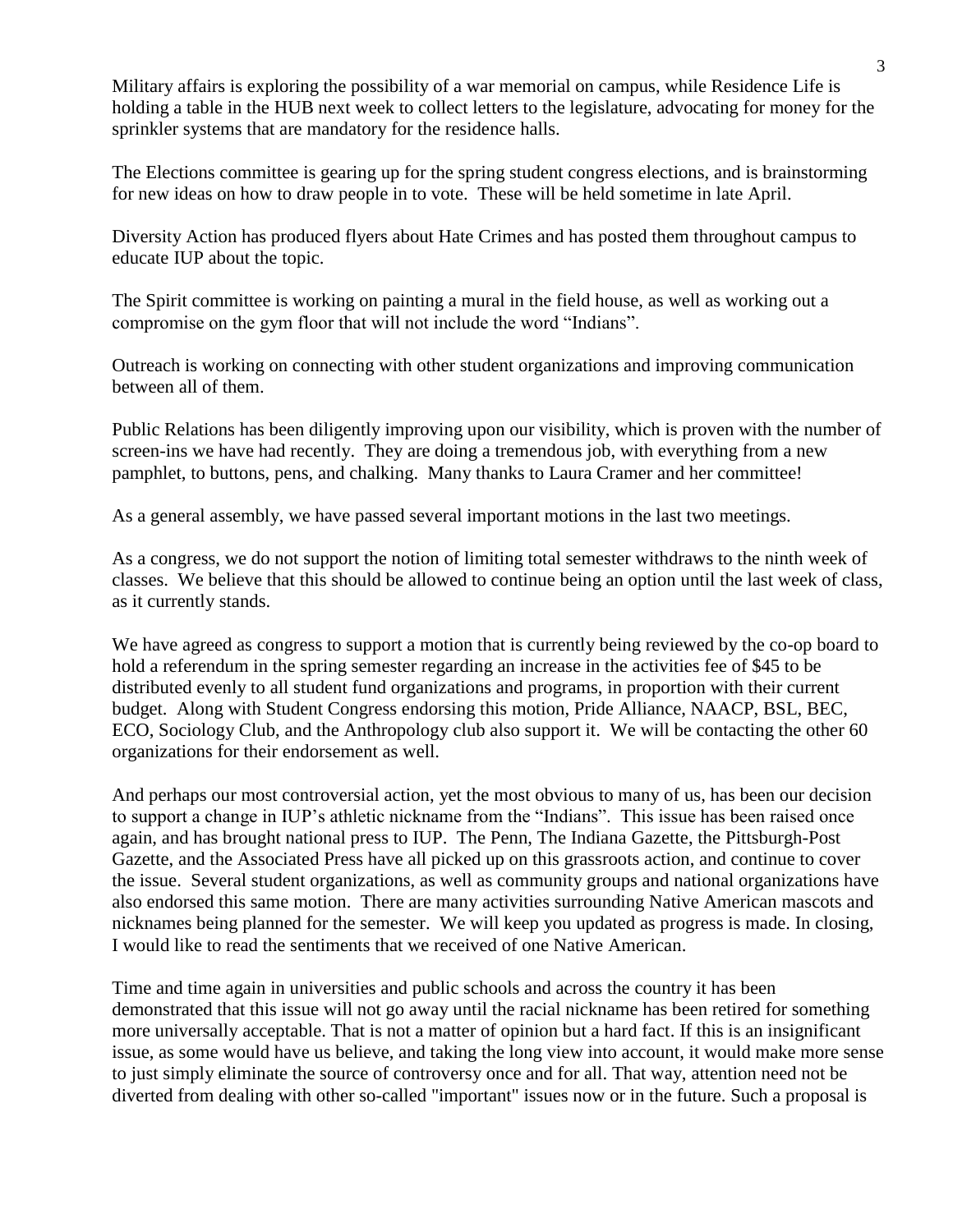just common sense. Rid yourselves of the root problem now or it will continue to come back to haunt your school until such time that another more enlightened and compassionate group of decisionmakers have the courage to complete what others before them failed to do.

It should also be pointed out that this is not a matter that can be justly decided by the simplistic "majority rules" mentality. Such thinking is not much different from that which prevails in a lynch mob and is what has been described as the "tyranny of the majority." Indeed, this issue is about upholding and protecting the rights of the minority position whose lack of numbers and political clout makes them vulnerable to abuse at the hands of the majority. It is precisely because of this unfortunate human tendency to abuse less fortunate groups that laws of protection, civil rights laws, have been created.

It is not often that an opportunity to help make a significant healing and unifying gesture comes along and in an increasingly diverse country such as our own we cannot afford to let such opportunities pass by. This issue has once again brought national attention to IUP in a way no other issue could possibly do. Whether IUP is characterized as a progressive, accepting, and visionary school or one that is backward, closed, and insensitive to contemporary issues will be affected by its decision on this complex, emotionally volatile issue. Hopefully wisdom and a sense of true social justice will prevail.

# **OLD BUSINESS**

There was no old business to discuss.

# **STANDING COMMITTEE REPORTS**

### **Rules Committee**

An extensive discussion of nearly one hour in length occurred with regard to the revisions in the Senate Constitution and Bylaws. The Rules Committee presented the proposed Bylaws changes. The senate voted to bring forward to the April 3, 2001 meeting a ballot vote on all of the proposed changes to the constitution.

A listing of information in its entirety can be found in *Appendix A, PAGE 7*.

### **Noncredit Committee**

The next meeting of the committee will be on March  $27<sup>th</sup>$ .

## **Research Committee**

The next meeting of the committee will be on March  $20<sup>th</sup>$ . At the next Senate meeting, the committee will report on grants funded.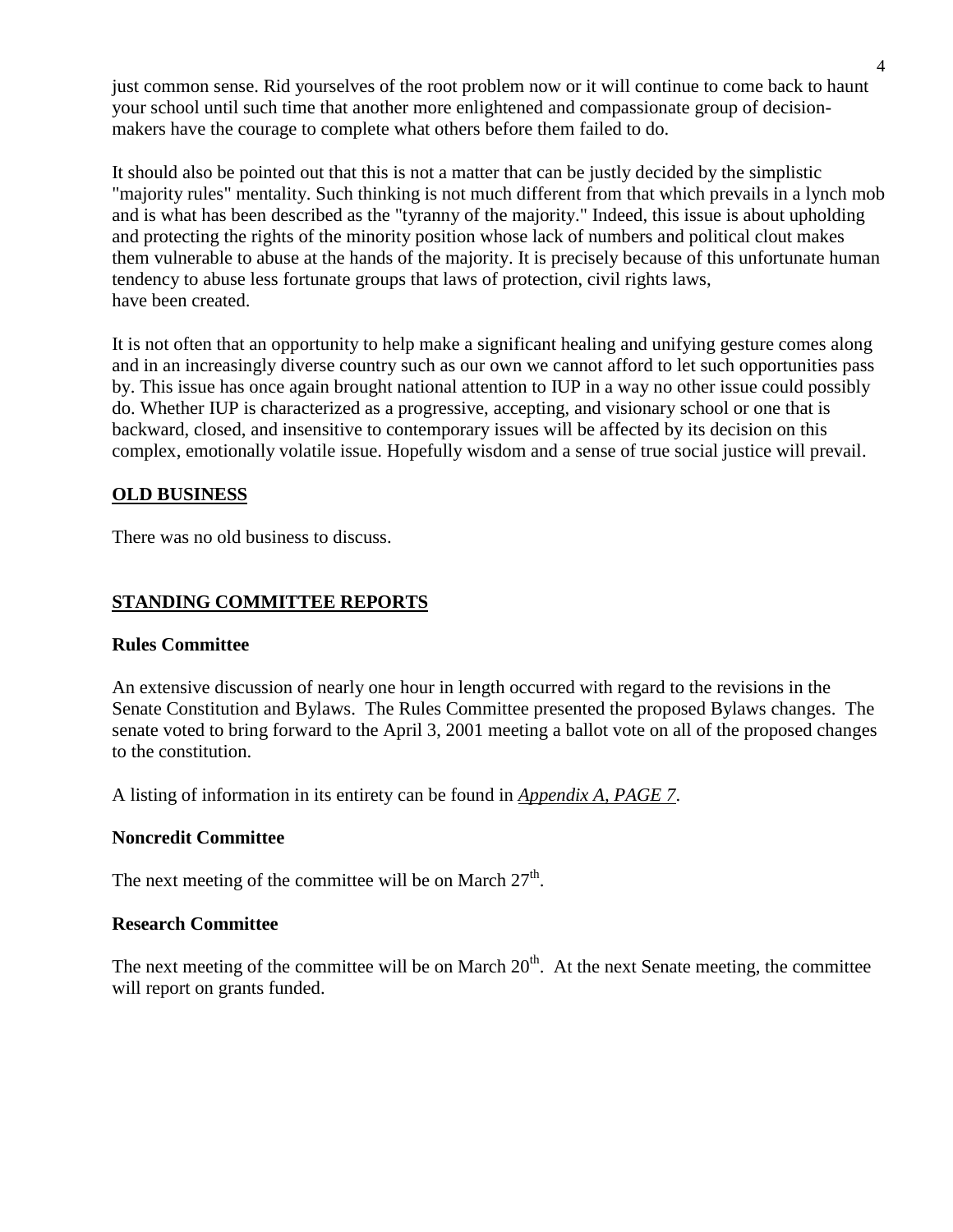### **Student Affairs Committee**

The next meeting of the committee will be on March  $13<sup>th</sup>$  (in the HUB Program Lounge); at the April Senate meeting, the committee will bring to the Senate (for action) the Civility Policy and the Policies and Regulations Regarding Student Behavior.

### **University Development and Finance Committee**

See *Appendix B, PAGE 22* for the projects that have been previously approved or are a part of an active Capital Budget Request that is under consideration, and the project five-year priority order for the FY 2002-2003 Capital Budget Submission. The next meeting will be March 13, 2001 and action on the five-year plan will occur at that meeting.

### **Academic Committee**

Senator Andrew reported that the Academic Committee was deliberating on the proposed policy to provide mid-term D/F grade warnings and asked for feedback from all senators. It is the intent to bring this to the April 3, 2001 Senate meeting for action.

### **Awards Committee**

The committee will meet on Tuesday, March 20, 2001 in 203 Stabley. Committee members are reviewing awards information and voting for awards will occur at the March 20 meeting. A report of the award winners will be made at the April 3, 2001 Senate meeting.

### **Undergraduate Curriculum Committee**

See *Appendix C, PAGE 24* for the curriculum issues that were voted upon.

## **Graduate Committee**

See *Appendix D, PAGE 35* for the Graduate Committee issues that were voted upon.

## **Library and Educational Services Committee**

Plans for the conversion from Dewey to Library of Congress should occur with minimal intrusion, and will proceed later this year during the summer sessions.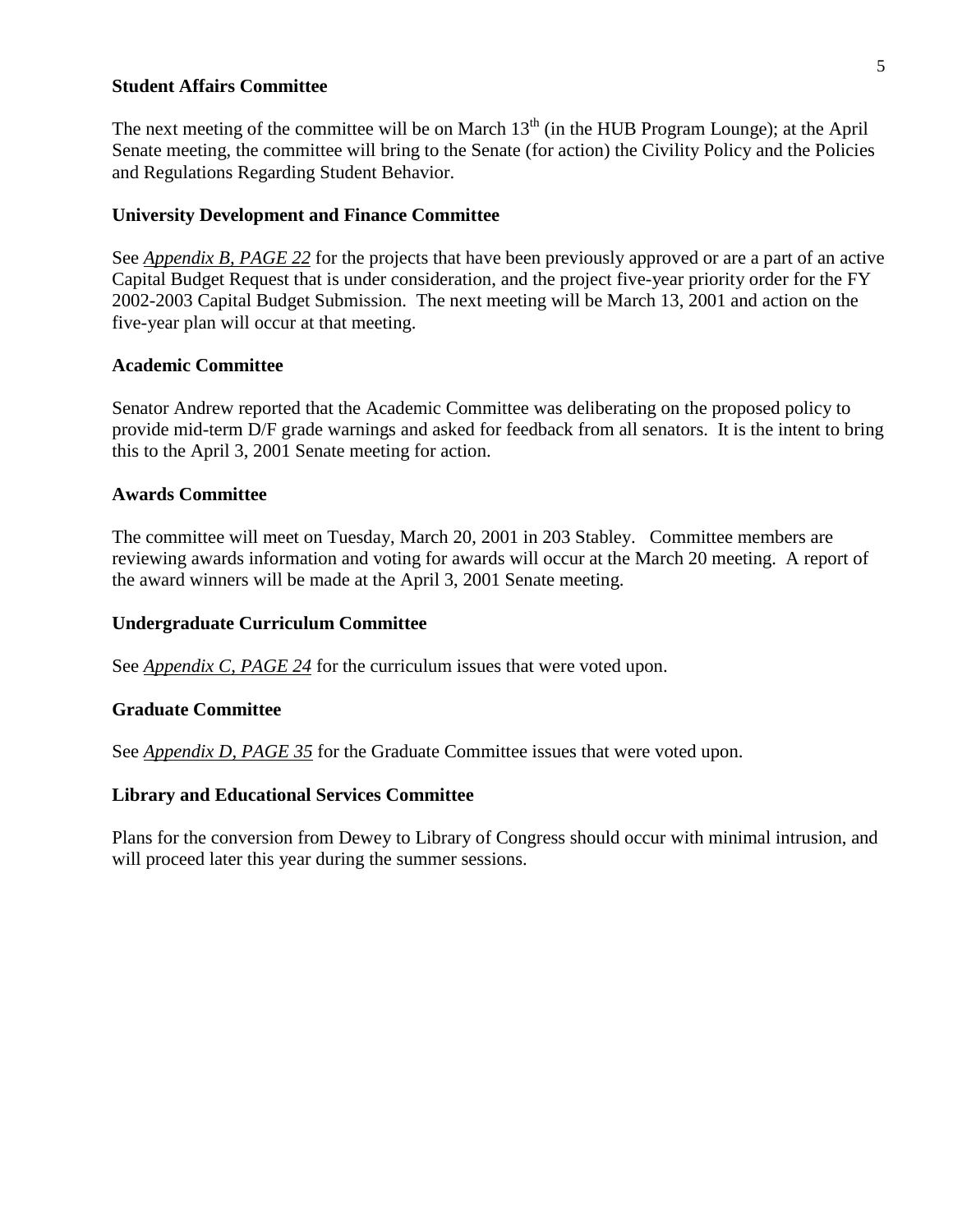# **New Business**

There was no new business to report.

With no further business, the meeting was adjourned at 5:05 p.m.

Respectfully Submitted,

Jonathan B. Smith, Ed.D. University Senate Secretary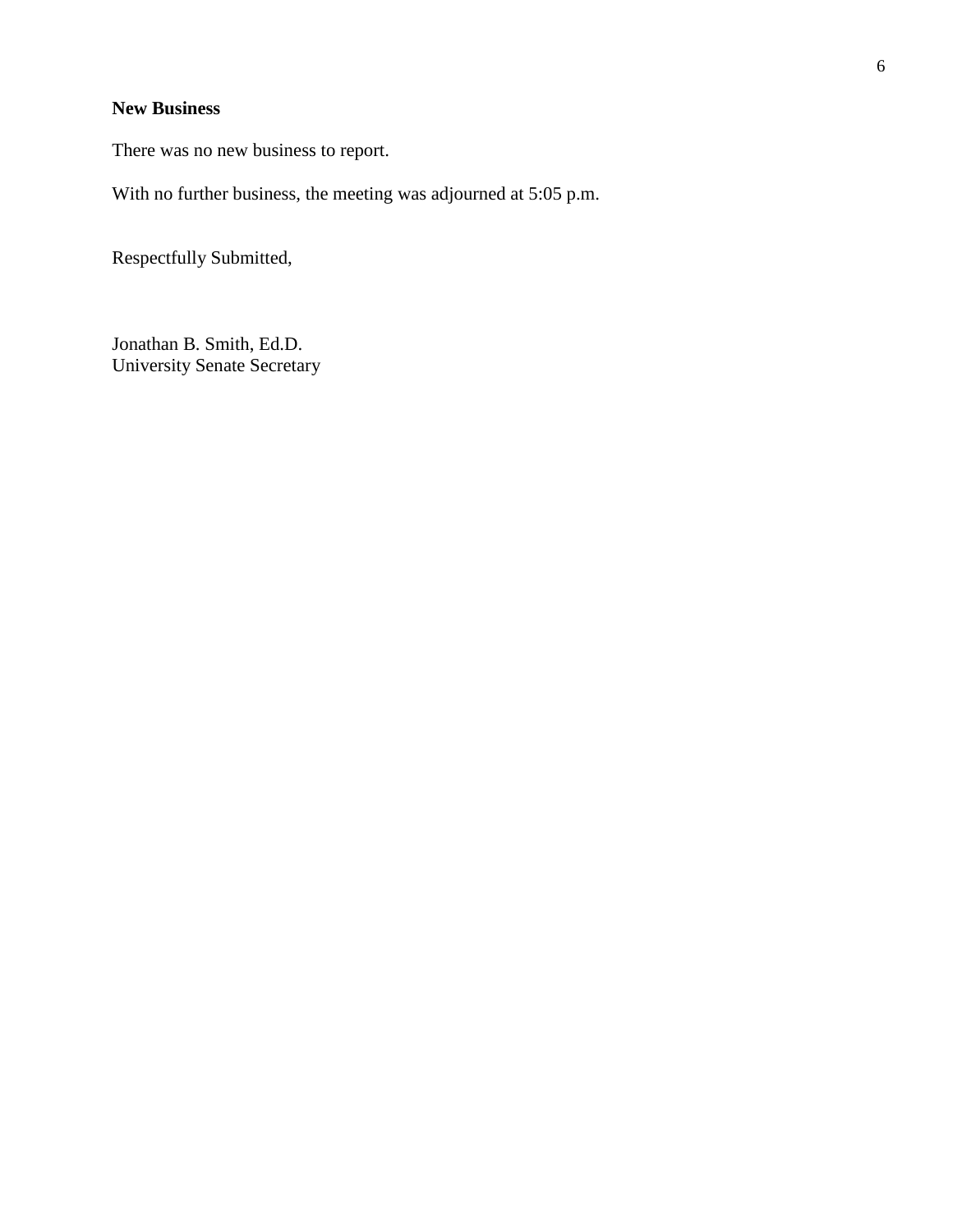### *APPENDIX A-* **RULES COMMITTEE**

### Amended: 4-92/2-93/5-94/4-96**/ 3-01(proposed)**

### IUP **UNIVERSITY** SENATE CONSTITUTION

Revised 6/97

### PURPOSE

 The purpose of the University Senate is to provide a formal means through which the student body, faculty, staff, and the administration, working as a unified group, shall have a representative share in the governance of the University. In order to further a sense of University community on all issues of governance, the Senate shall have a consultative role to the President and Council of Trustees that is designed to empower the Senate with a significant voice in the governance of the University. The University Senate shall approve all curricular matters before they are implemented. The Association of Pennsylvania State College and University Faculties (APSCUF-IUP) has delegated its contractual curricular responsibility to the **University Wide** Graduate Committee and the **University Wide** Undergraduate Curriculum Committee. At least two-thirds of the membership of each of these committees shall be faculty. These committees shall forward curricular proposals to the Senate for approval. The Senate shall report simultaneously its proposals to the President of the University and the President of APSCUF-IUP. As defined by the Collective Bargaining Agreement, past practice, and Meet-and-discuss agreements, APSCUF shall retain its usual prerogatives with respect to curricular matters before they are submitted to the Council of Trustees.

 The Senate can study any issue of university governance and make recommendations to the President and Council of Trustees. The President and the Council of Trustees, (when possible), shall provide the University Senate an opportunity to review all policies and make recommendations prior to their implementation.

As a matter of expediency, occasionally it may be necessary for administrative personnel, during the normal exercise of their duties, to initiate or modify policies when there is insufficient time to present such matters to the University Senate for consultation. The initiators of such policies shall immediately give notification of their action to the senate Chair and the Chair of the Rules Committee. If it applies, notification shall also be given to the Chair of the Senate Committee within whose purview subject policy matters ordinarily fall. Such policies will automatically be included as New Business on the agenda of the Senate meeting immediately following such enactment.

Proposed amendments of the Constitution shall be referred to the Rules Committee, which shall report the amendment to the Senate for action no sooner than the regular monthly meeting immediately following the introduction or first reading of the proposed amendment. If the amendment receives a majority vote of those in attendance at this meeting, then the Rules Committee shall refer the proposed amendment in writing, with printed ballots, to the Senate where a two-thirds affirmative vote of those voting is necessary for passage.

Nothing relating to the organization and administration of the University Senate shall be construed so as to limit the authority of the Council of Trustees or the President of the University with respect to the administration of the University as prescribed by law. Further, nothing in the Constitution or the Rules and Regulations of the University Senate shall be construed so as to limit the authority of the President of the University to appoint such other councils and committees as deemed necessary to facilitate the efficient administration of the University.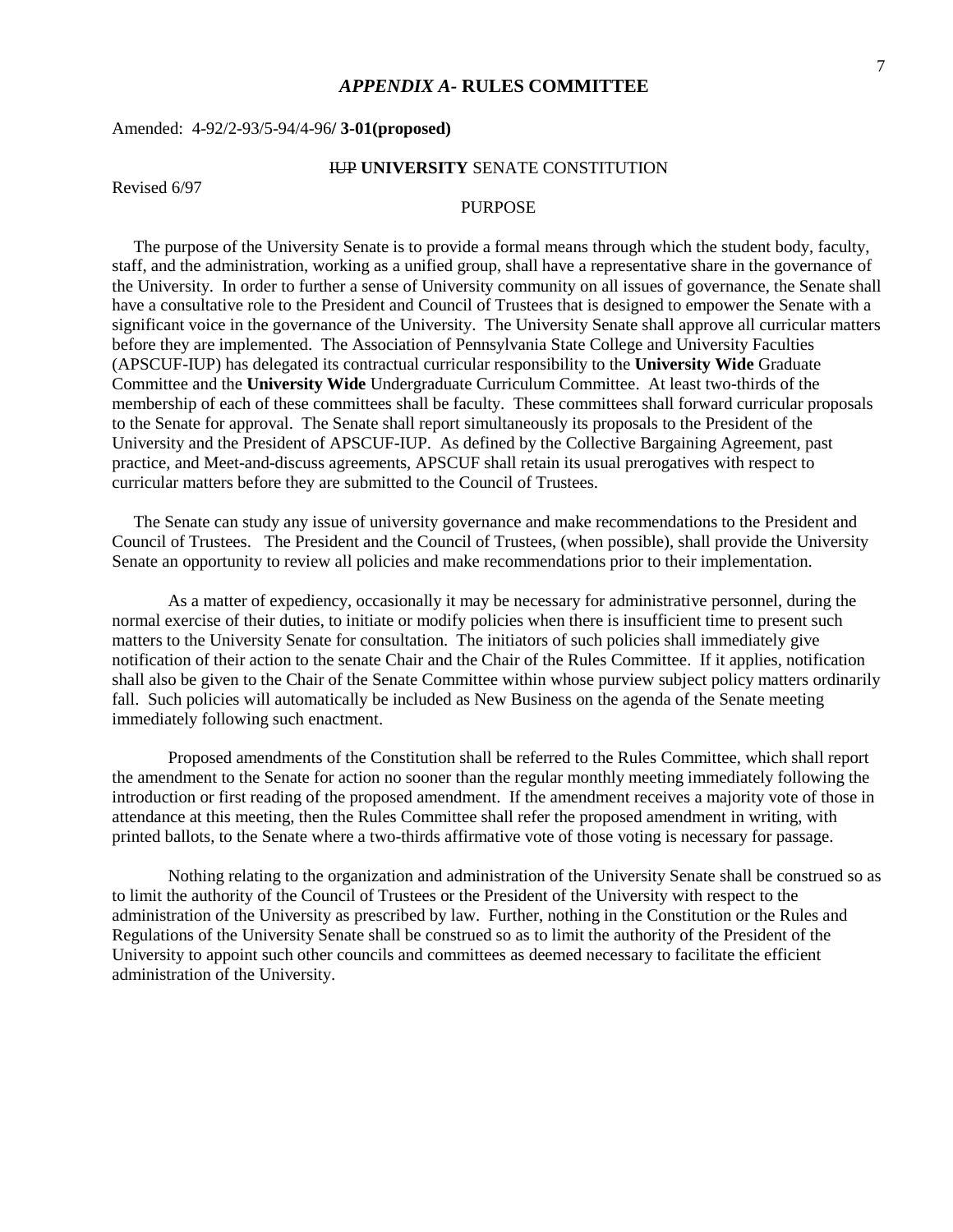The University Senate shall consist of a number of faculty double the number of departments of the University; an administrative segment one-third the size of the faculty segment; and a student segment one-half the size of the faculty segment.

 The Senate shall also include one Alumni Association representative and four representatives from the staff. Faculty**, staff** and administrative members shall hold full-time contracts **be employees in good standing** at the time of election or appointment **and during terms of service,** and students must be **enrolled and** full-time and in good standing **at the time of election or appointment and during terms of service**.

"Faculty" is herein defined to include not only those members of the University staff whose duties are primarily instructional, but also departmental level administrators, the professional library staff, (with the exception of the head librarian who is classified as an administrator), and the professional or managerial staff of the Student Cooperative Association (with the exception of its director who is classified as an administrator). The faculty of the Armstrong and Punxsutawney Campuses also shall be included. **"FACULTY" is herein defined as it is in the Collective Bargaining Agreement between APSCUF, as the bargaining agent for FACULTY, and the SSHE. FACULTY is defined as all members of the FACULTY bargaining units, union members and non-union members, alike.**

For the purposes of the Senate representation both the professional library staff and the managerial staff of the Student Cooperative Association, and the faculty of the Armstrong and Punxsutawney Campuses shall be considered as constituting departments.

"Student" as herein used refers to both the undergraduate and graduate student bodies, and indicates only full-time students.

The faculty segment of the Senate shall consist of one member elected by and from each department of the University, **two FACULTY members appointed by the President of APSCUF-IUP to serve as one of the Co-Chairs of each of the University Wide Undergraduate Curriculum Committee and the University Wide Graduate Committee, twenty-four FACULTY members elected at-large for seats on the UWUCC and the UWGC by the FACULTY, and the remainder to be elected at-large by and from the FACULTY to make the total at-large faculty segment equal to the number of Senators elected by the departments.** and a number of faculty equal to the number elected by departments, to be elected at large by and from the entire faculty.

The administrative segment shall include the University President and administrators/managers serving on Standing Committees by virtue of their office (ex-officio); at least half of the remaining number shall be elected by and from the administrators/managers; and the remainder to be appointed by the University President.

The student segment shall consist of ten times as many undergraduate students as graduate students, each delegation to be elected by its representative student body. Undergraduate students shall be elected under the auspices of the recognized student association as defined in Pennsylvania Stated Act 1982-188. In both cases, the officiating body shall call for and accept voluntary nominations for election to the Senate.

The Staff segment shall consist of the local AFSCME President and three representatives from IUP's staff as elected from and by the staff.

The Alumni Association representative shall be appointed by the Alumni Executive Board.

**Except where constrained by collective bargaining agreements,** the Rules Committee shall exercise general jurisdiction over the manner in which elections to the Senate are conducted, including such matters as determining the eligibility of University employees and students for Senate membership, and establishing the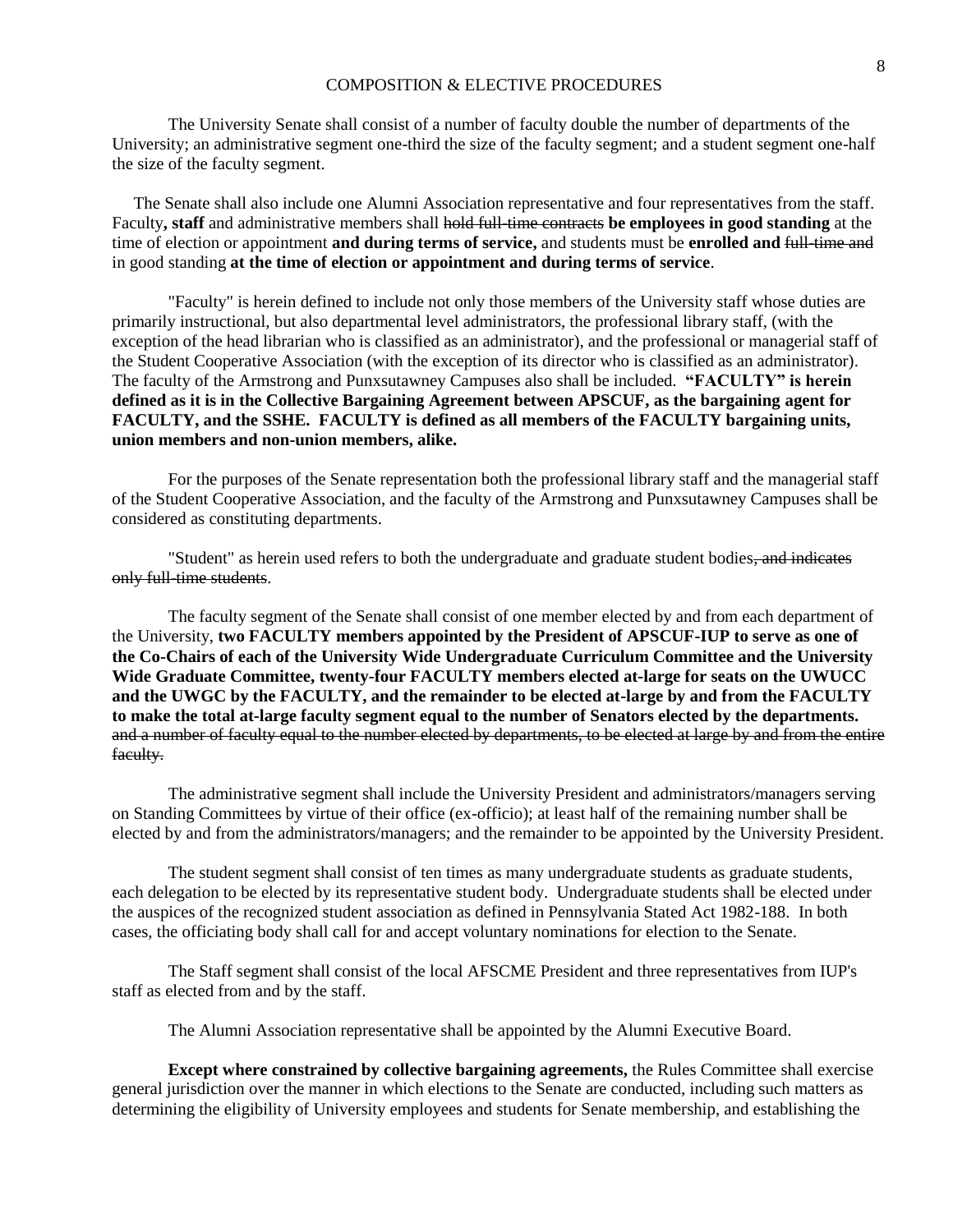rules by which elections are to be conducted. Such rules shall include provisions establishing the means by which voluntary nominations for election to the Senate may be made to the Rules Committee, or whatever organ the Rules Committee or the Senate establishes to function as a nominating agency. The Rules Committee shall also be responsible for conducting such referendums of the various segments of the University as the Senate shall deem necessary.

Election to the Senate for the Faculty and administrative segment shall be for a two-year term. Students may be elected to the Senate for a term of not less than one academic year and not more than two academic years. Terms of the Alumni and Staff representatives shall be as designated by their respective organizations.

Any member of the Senate properly elected or appointed to a Senate committee is a voting member of that committee.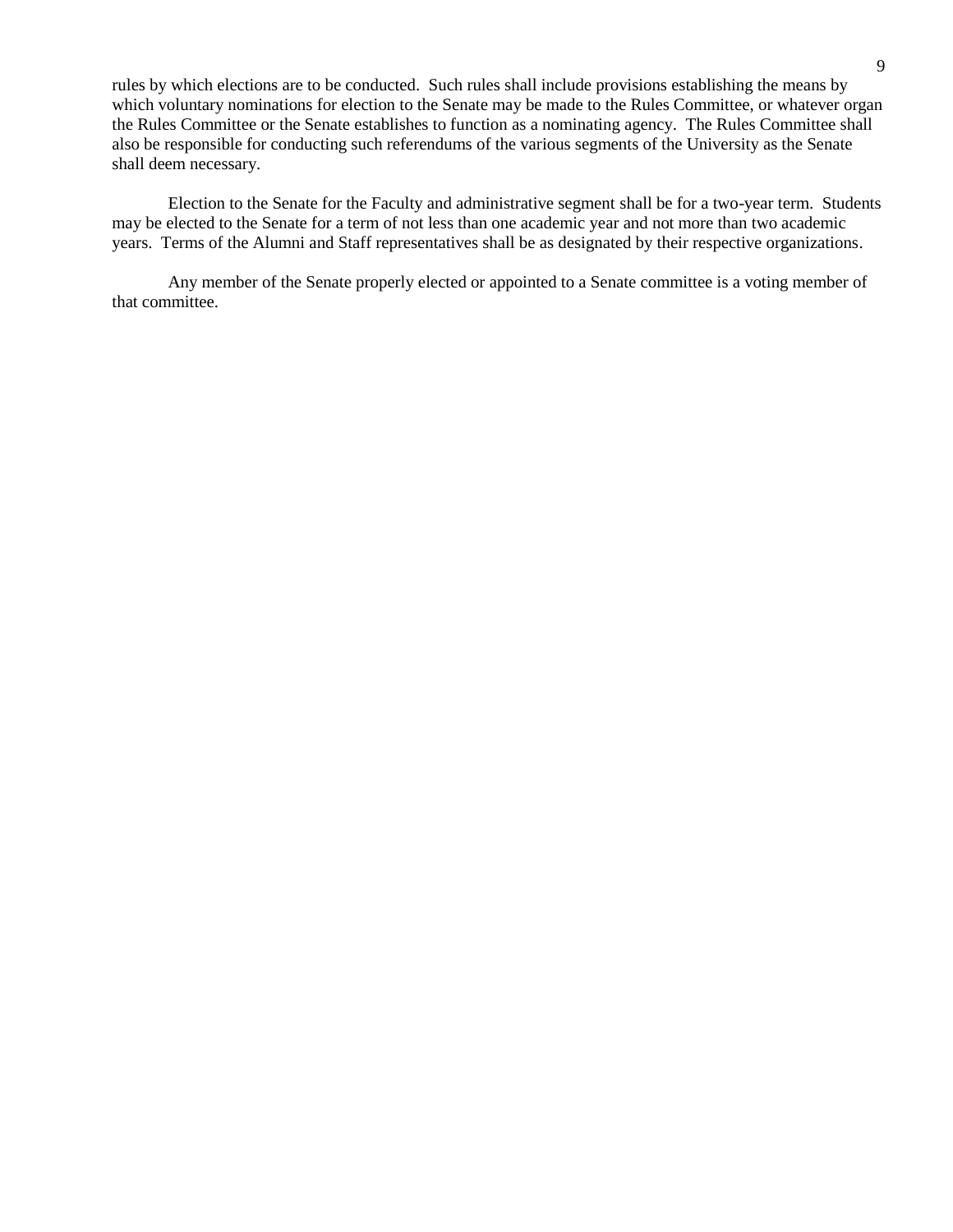### **Proposed** By-Laws of the UNIVERSITY SENATE

Revised 4/92,9/94,2/95,5/95,9/95,4/96,4/97,6/97,1/99,**3/01 (proposed)**

IUP SENATE BYLAWS

- I. Meetings
- II.

 A. The Senate shall hold at least four monthly meetings per academic semester, excluding the summer sessions, at a time and place indicated by the presiding officer. Additional meetings may be called at the discretion of the Chair, or upon petition by one-third of the Senate membership to the Rules Committee, which shall establish a date and place and publish the reason for such a meeting within two days of the date such a petition is received.

 B. No meeting of the Senate shall be held when the University is not officially in session.

 C. The Chair of the Senate may convene that body during the summer session when there is necessary business to transact. For the summer session 45 members shall be considered a quorum. Any business transaction during the summer shall be subject to the review and approval of the regular Senate at its first scheduled meeting in the fall.

 D. Notice of all meetings of the University Senate shall be published by the Senate Secretary at least one week in advance of such meeting.

 E. A majority of the membership of the University Senate shall constitute a quorum.

1. In the event a quorum is called for, a roll-call vote will be taken by the Senate Secretary, using the Podium Roster. Only those Senators whose names appear on this list will be eligible to vote. The Podium Roster will be updated in the following manner.

 a. The Senate Rules Committee Chair shall submit to the Senate Secretary an up-to-date list of all Faculty, Administrative, Staff, and Alumni Senators at least one week prior to each Senate Meeting. This list shall indicate all vacant seats.

 b. The Student Congress Vice-President shall submit to the Senate Secretary an up-to-date list of all Student Senators, both graduate and undergraduate, at least one week prior to each Senate meeting. This list shall include the effective dates of the terms of office for any additions and/or replacement senators, as well as indicate any vacant seats.

 F. Protocol for absences. 1. Senators unable to attend scheduled Senate meetings shall inform the Secretary of the Senate prior to the meeting. 2. The Chair may ask for a roll call or designate a person or persons to record attendance. 3. Any Senator unable to attend a scheduled Senate Standing Committee meeting shall inform the Committee Chairperson prior to the meeting.

 G. Procedures relating to Senate absences. 1. In the case of absenteeism of Faculty Senators: The Chair of the Rules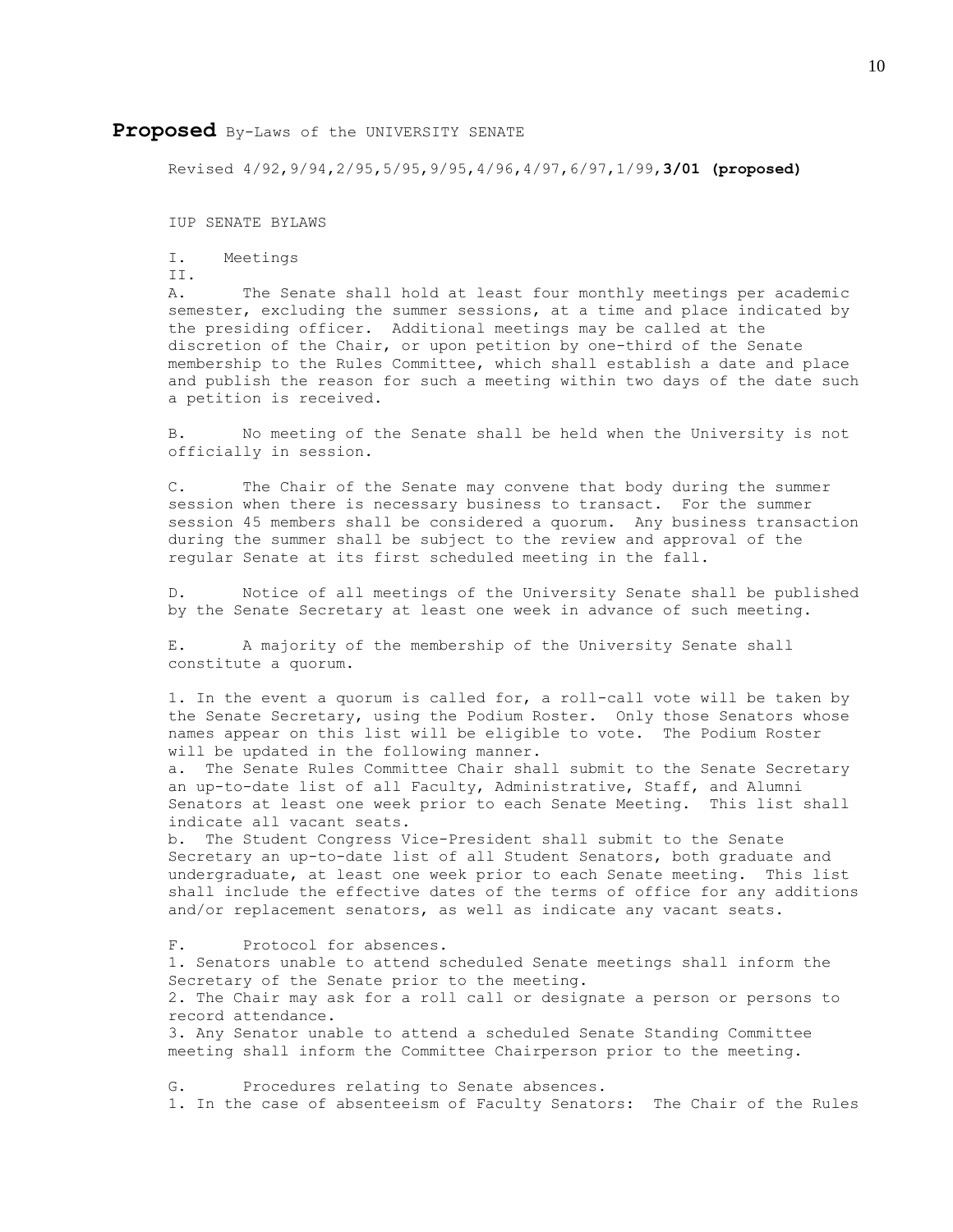Committee is empowered to ask any Faculty Senator who is absent from more than three Senate meetings in one academic year or two consecutive absences, to state cause for the absences. Further, the Chair of the Rules Committee, after such inquiry, may determine, with the majority consent of the Committee, whether or not the absences are justified. If it is determined that there has been no justifiable reason for absences, or it is determined that circumstances will prevent the senator from fulfilling his or her duties, the Chair, with the consent of the Committee, may take the following action:

 a. In the case of a Senator-at-Large, the senator may be replaced from the list of nominees, beginning with the nominee with the highest number of votes short of election.

 b. In the case of a Departmental Representative, the Committee may ask the department chair to conduct an election for the purpose of replacing the incumbent, such election to be completed as early as possible. 2. In the case of Student Senators: the same procedure of inquiry as for Faculty Senators and, in appropriate cases, the following action may be taken:

 a. For undergraduate Students, the Student Congress may be asked to appoint or select a new Senate member.

 b. For graduate Students, the Graduate Student Assembly may be asked to appoint or elect a new Senate member.

 c. Student members must remain members in good standing within their legislative student body.

 3. In the case of Administrative Senators: The same procedure of inquiry and; in appropriate cases, the following action:

 a. In the case of Senators Ex officio, the President of the University is to be informed in writing of the absences.

 b. In the case of Elected Senators, the senator may be replaced from the list of nominees, beginning with the nominee with the highest number of votes short of election.

 c. In the case of Presidentially Appointed Senators, the President shall be notified and asked to name a replacement.

 4. In the case of Staff absences, the same procedure will be followed as for Faculty-At-Large.

 5. In the case of the Alumni Representative, the Alumni Association shall be notified and may be asked to make a replacement.

 H. Protocol for absenteeism from Senate Standing Committee meetings: the Chair of said committee notifies the Rules Committee Chair who is empowered to exercise the same inquiry and action procedures as delineated above in Sections G-1 through G-5.

### III. Officers

### A. Chair

 1. The Chair shall be elected by and from the Senate for a two-year term commencing with the fall semester. In the absence of the Chair, the Vice-Chair, or in the absence of both, the Chair of the Rules Committee shall preside at the meetings.

2. The Chair shall be a non-voting member of all committees.

### B. Vice-Chair

 1. The Vice-Chair shall be from the student segment and shall be elected by the membership of the Senate to a one-year term. A Senate majority vote is required. Ballots will be used if necessary. 2. The Vice-Chair shall insure that Student Members are named to the Senate by the Student Congress and Graduate Student Assembly.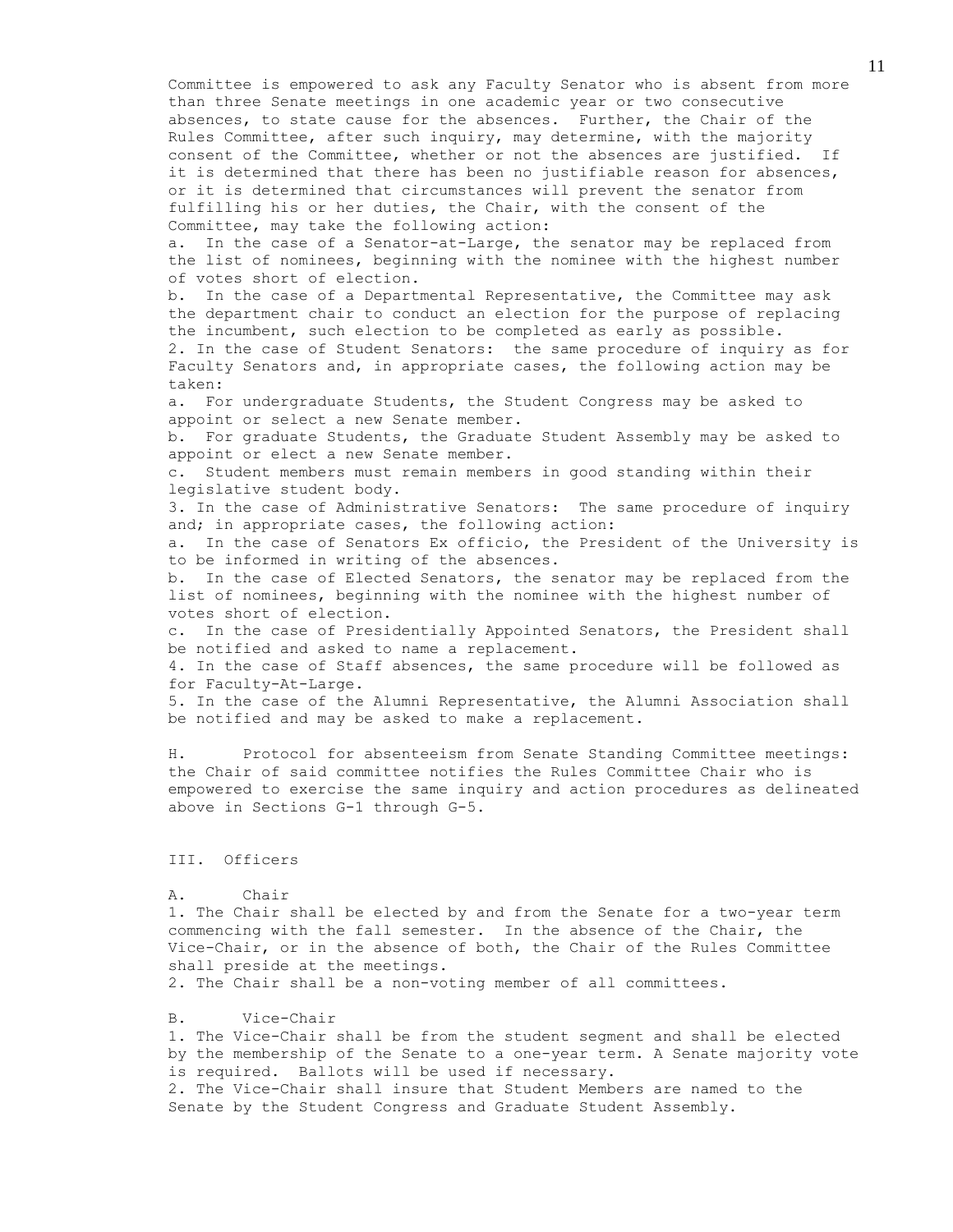3. The Vice-Chair shall be a non-voting member of all committees.

### C. Secretary

 1. The Secretary shall be elected by and from the membership of the Senate to a term of two years to run concurrently with the term of the Chair. 2. The Secretary shall receive copies of reports that are delivered at Senate meetings, as well as a hard copy or electronic copy of the minutes of all Senate committee meetings. This officer also shall receive all agenda items, and prepare and distribute the regular meeting agenda to all members of the Senate one week before the meeting, and deposit a copy in the University Archives.

 3. The Secretary shall be responsible for setting and publishing dates of all senate meetings; keeping records of all Senate actions, past and present; and when necessary, retrieving information concerning previous Senate and committee action.

 4. The Secretary shall maintain a record of attendance and shall inform the Chair of the Rules Committee on the occasion of any Senator's second absence in any semester and of all absences thereafter. 5. The Secretary may serve as an elected member of any committee.

### D. Parliamentarian

 1. The Parliamentarian shall be appointed by the Chair from the Senate membership, for a term commensurate with the term of the chair, until relieved by the Chair.

### IV. Procedures

 A. The Senate ordinarily refers New Business to its appropriate committee for consideration, although it may initiate and create policy from the floor upon the approval of two-thirds of the members present. Questions concerning repeal of existing policies are to be treated as New Business and should ordinarily be referred to the Rules Committee.

 B. The Chair of the Senate shall report to the Senate the disposition of such matters as it has recommended to the Council of Trustees. Recommendations that have been rejected by the Council of Trustees shall be returned to the floor of the Senate for deliberation and disposition as Old Business at the meeting immediately following communication of such rejection.

 C. Senate meetings shall be conducted according to Robert's Rules of Order, excepting where such procedures conflict with the By-Laws of the Senate, in which case the latter shall take precedence.

D. Committee reports shall be presented on a rotating basis, following the Rules Committee report. A committee chair may ask that the Senate Chair give the committee's report unusually urgent priority. Preferably the request should be made before the Senate is called to order, but may be made during the meeting if unavoidable.

E. Proposed amendments to the Bylaws shall be presented by the Rules Committee to the Senate members at least 15 days before the meeting at which a vote will be taken. Passage of an amendment requires a simple majority of those voting.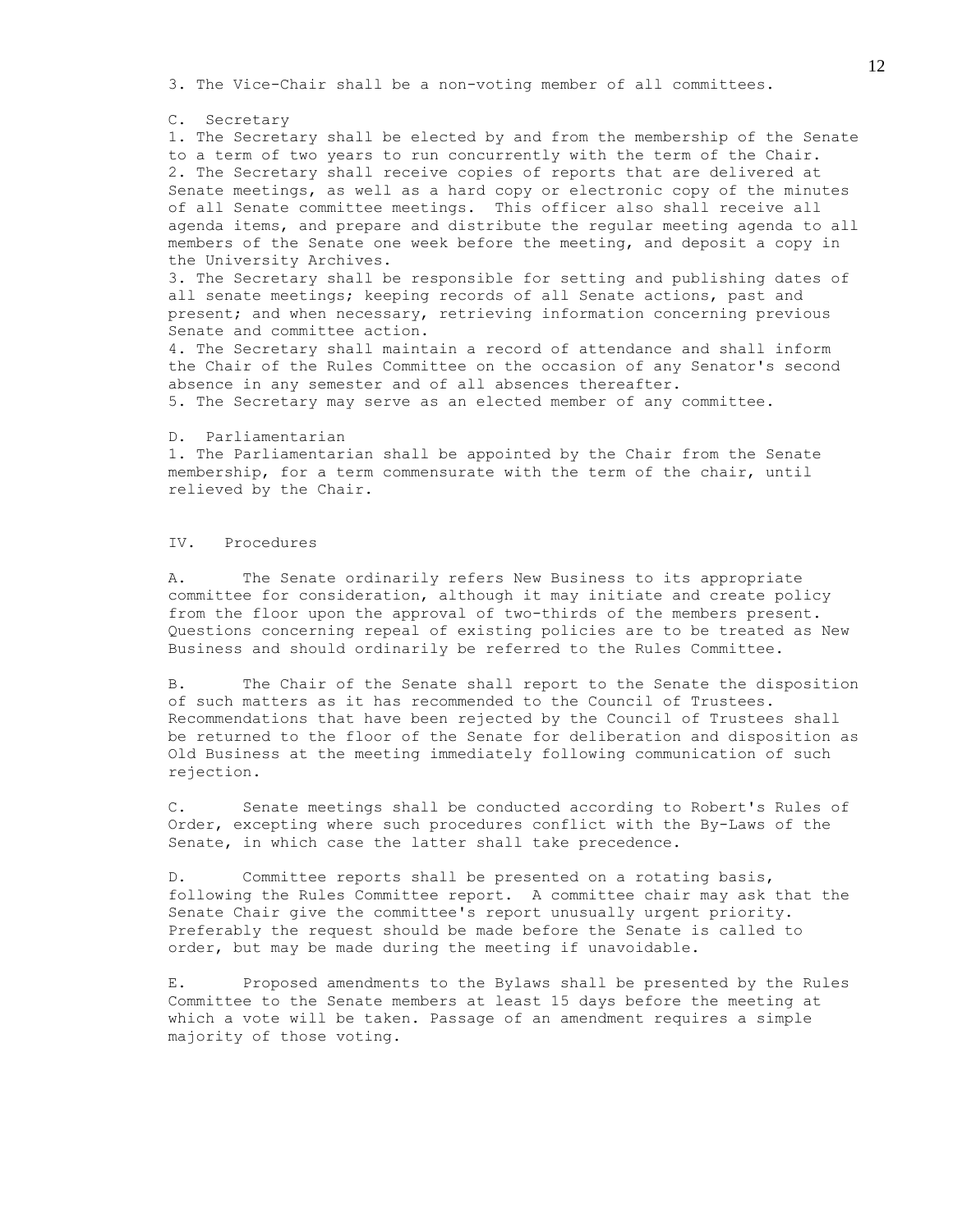- **F. No action on curricular matters can be taken by the University Wide Graduate Committee, the University Wide Undergraduate Curriculum Committee or the IUP Senate without FACULTY members comprising a majority of members voting.**
- **G. Changes in the selection process for the composition of the contractually-mandated curriculum committees must and shall become effective only upon approval by simple majority of the FACULTY voting in referendum.**
- V. Committees

 A. The Senate shall have certain standing and consultative Committees, as designated below, to formulate and recommend University policy within the area of responsibility assigned to each, and subject to review and approval by the entire Senate. These committees shall have the authority to create subcommittees and to call upon consultants as they deem necessary to carry out their assigned functions. Committees shall not appoint or elect voting members to their membership in addition to those provided for in the ByLaws of the Senate.

B. Terms of service for **elective elected** members of the Standing Committees shall be two years, one-half to be elected yearly. Length of service of Student members of Senate committees may be one year, but not less. Election of members to the Standing Committees shall be conducted by the Rules Committee on an annual basis.

 C. The Chair of each committee shall be responsible for publishing the dates and locations of open committee meetings. The Secretary of each committee shall be responsible for filing a copy of the minutes of each meeting with the Chair of the Rules Committee and shall send a hard copy or electronic copy of these minutes to the Senate Secretary as soon as possible following each meeting.

 D. Relevant reports of Standing Committees may be distributed to members of the Senate in advance of the scheduled Senate meeting as part of Agenda Mailings.

 E. All formal actions of committees shall be voted on by the Senate. Executive sessions of committees may be held at the discretion of the committee.

 F. All policy recommendations of committees to the Senate shall be accompanied by suggested implementation dates.

 G. Non-Senators may be appointed to Senate Committee(s) as non-voting members where specified in these By-Laws.

### VI. Standing Committees

### A. Rules Committee

1. Function

 The Rules Committee shall be responsible for conducting elections as specified below; maintaining on file procedures for electing non-faculty segments of the Senate; maintaining the membership roster; preparing amendments to the Constitution and Bylaws and submitting them to the Senate for action; adjudicating jurisdictional conflicts between Senate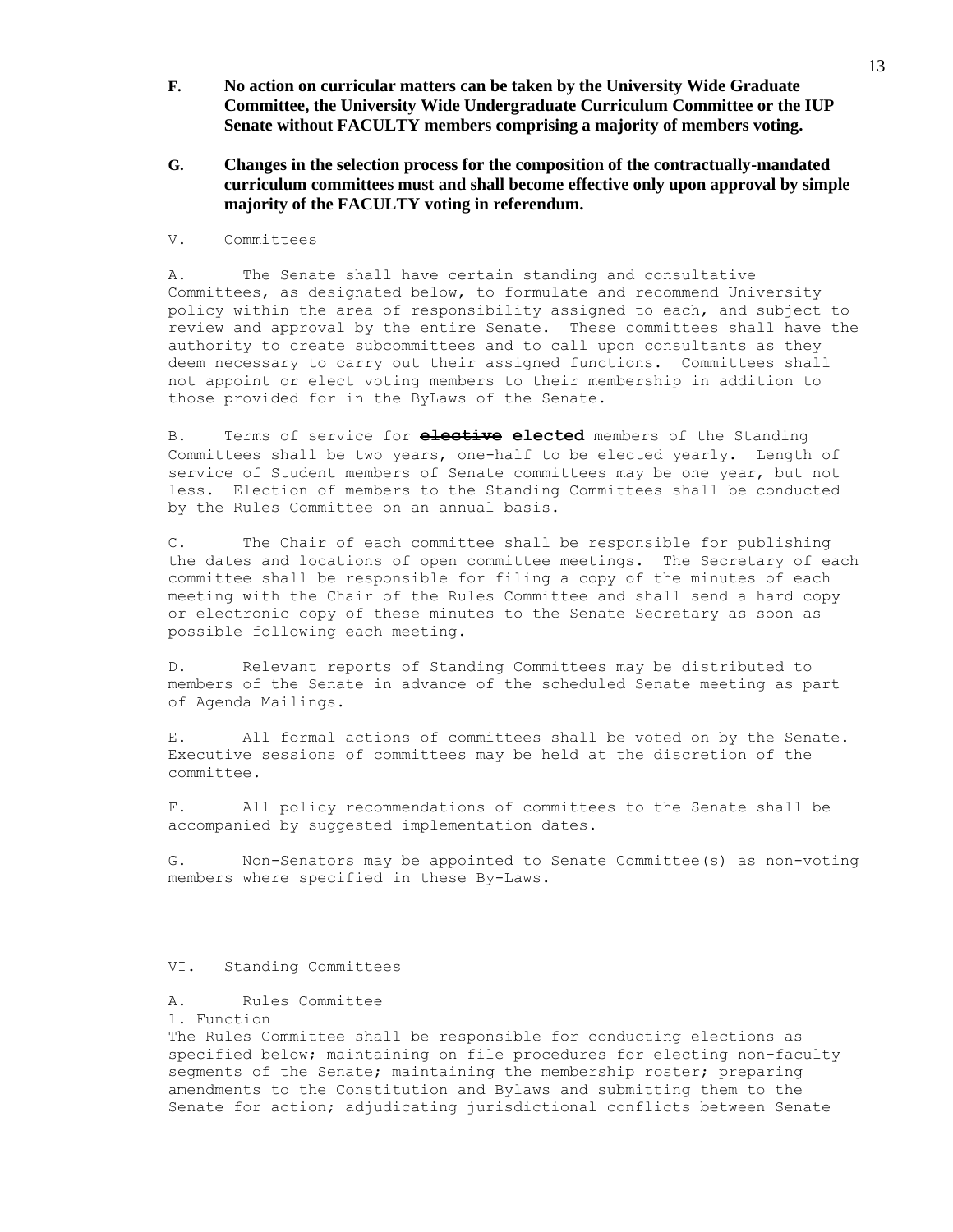Committees; and interpreting the Rules and Regulations of the Senate.

a.Elections: The Rules Committee shall conduct elections for the Faculty-at-Large segment of the Senate; for nominations of Faculty members to serve on the IUP Foundation Board; **IUP Imprint Series Board;** for FACULTY members to serve on the University Wide Undergraduate Curriculum Committee and the University Wide Graduate Committee and for other positions as have been or may be requested. The Committee also shall conduct elections for Faculty and Administrative members of each of the Standing Committees. The elections shall be conducted in accordance with procedures adopted by the Senate.

 b. Membership Roster: The Rules Committee shall be responsible for keeping the Senate roster up-to-date. Vacancies occurring during the year in the Faculty-at-Large segment or Standing Committees shall be filled by the next highest vote recipient in the most recent election **except as otherwise stipulated in these bylaws**.

 c. Amendments: Proposed amendments to the Senate Bylaws shall automatically go to the Rules Committee for study and presentation to the Senate for action. The Rules Committee shall draft appropriate wording and present it to Senate members at least 15 days before the meeting at which a vote will be taken. Ordinarily, the proposed amendment shall be presented at one meeting for information, and shall be acted upon at the next meeting. Passage of the amendment requires a simple majority of those voting.

 d. Adjudication: The Rules Committee shall interpret the Rules and Regulations of the Senate, including the Constitution and By- Laws, and shall be responsible for establishing and supervising regulations governing non-Senate members' admission to and participation in Senate meetings.

 2. Membership a.Ex officio: The Parliamentarian of the Senate. b. Elected: Eight Faculty and two Administrative members shall be elected by and from the Senate. c. Four Undergraduate Student members shall be appointed by and from the Student Congress. d. One non-voting Graduate Student may be appointed by and from the Graduate Student Assembly. e. One Staff member may be elected.

 3. Officers Chair, Vice-Chair, and Secretary shall be elected by the Committee from its membership.

 4. Meetings All regular meetings of the Committee shall be open.

B. Academic Committee

1. Function

 The area of responsibility of the Committee shall be all academic policies and procedures including academic standards, academic grievances, general policies for admission and scholarships, and recommendations for the awarding of honorary degrees and emeritus status, except as herein after relegated to the charge of another committee.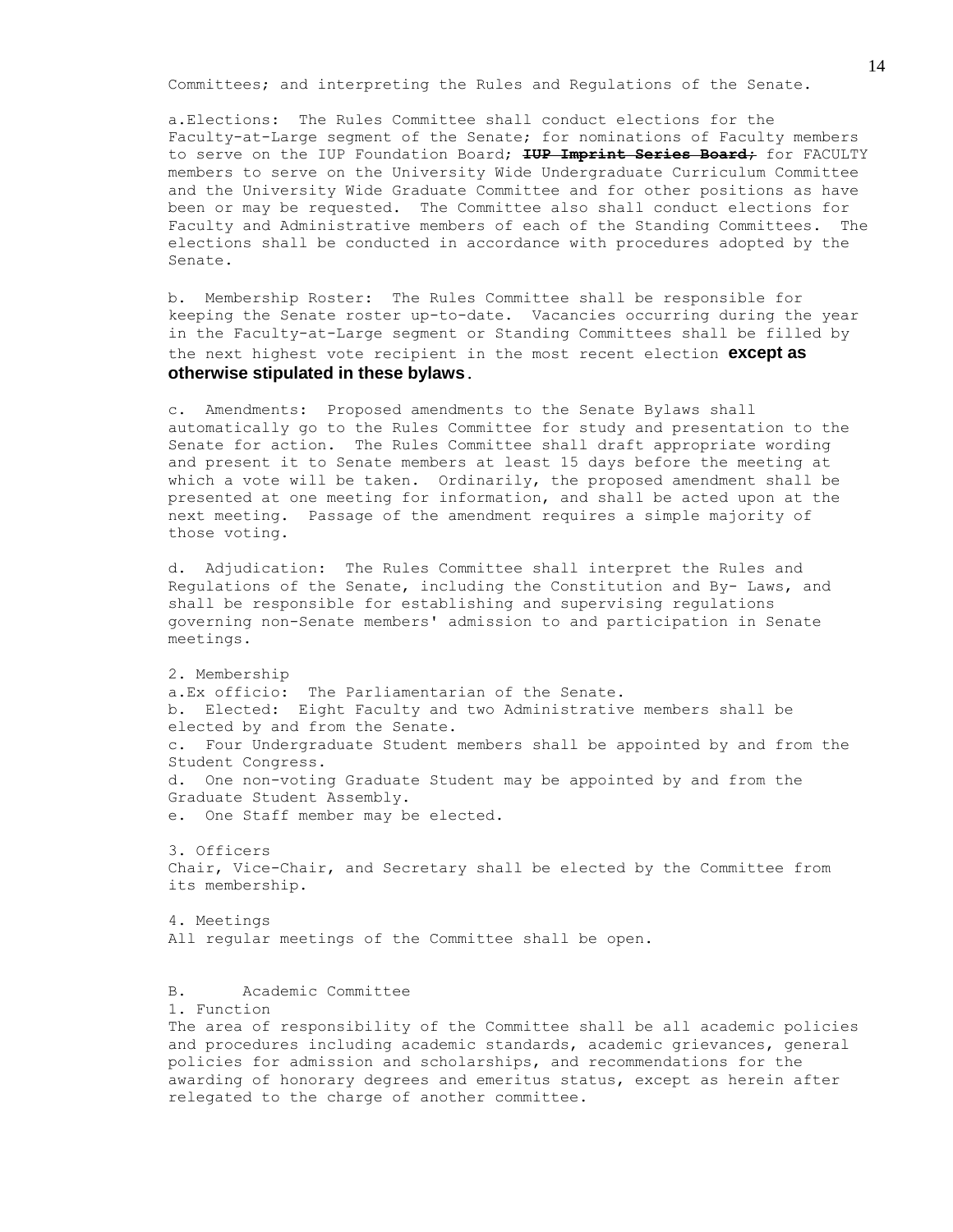2. Membership a. Ex officio: The Registrar, and the Provost and Vice President for Academic Affairs or his or her designee. b. Appointed: One representative from the Council of Deans. c. Elected: Eight Faculty and two At-Large members shall be elected by and from the University Senate. d. Four Undergraduate Student members shall be appointed by and from the Student Congress. e. One non-voting Graduate Student may be appointed by and from the Graduate Student Assembly. 3. Officers Chair, Vice-Chair, and Secretary shall be elected by the Committee from its membership. 4. Meetings All regular meetings of the Committee shall be open.

C. University Wide Undergraduate Curriculum Committee 1. Function The area of responsibility of the Committee shall be degree requirements and all matters relating to undergraduate programs and curricula except as herein-after relegated to the charge of another committee.

**During the UWUCC=s deliberations on curricular proposals, the APSCUF-appointed Co-Chair shall be responsible for informing the UWUCC of any CBA compliance problems identified by APSCUF. The APSCUF Co-Chair of the UWUCC is responsible for communicating APSCUF=s position(s) on curricular matters to the Senate.**

The Committee shall present its curricular recommendations to the Senate.

**Any Senator may request the Chair of the Senate, in consultation with the attending chair(s) of the committee and/or representatives of the originating department, to rule whether a change proposed on the floor is substantive. If substantive changes are made on the Senate floor, as determined by any Committee member or any representative of the originating department/college, the proposal Committee shall return the proposal to the originator for possible re-submission.** 

If substantive changes are made on the Senate floor, as determined by any Committee member or any representative of the originating department/college, the Committee shall return the proposal to the originator for possible resubmission.

2. Membership

- a. Ex officio: The Provost and Vice President for Academic Affairs. **President of IUP-APSCUF or her/his designee from the FACULTY. The APSCUF co-Chair of the UWUCC is responsible for communicating APSCUF**=**s position(s) on curricular matters to the Senate.**
- b. Elected: Twelve Faculty members shall be elected by and from the

 Senate Faculty. **Twelve FACULTY members shall be elected by and from the Senate Faculty the FACULTY in University Wide elections. FACULTY members elected to the UWUCC shall be**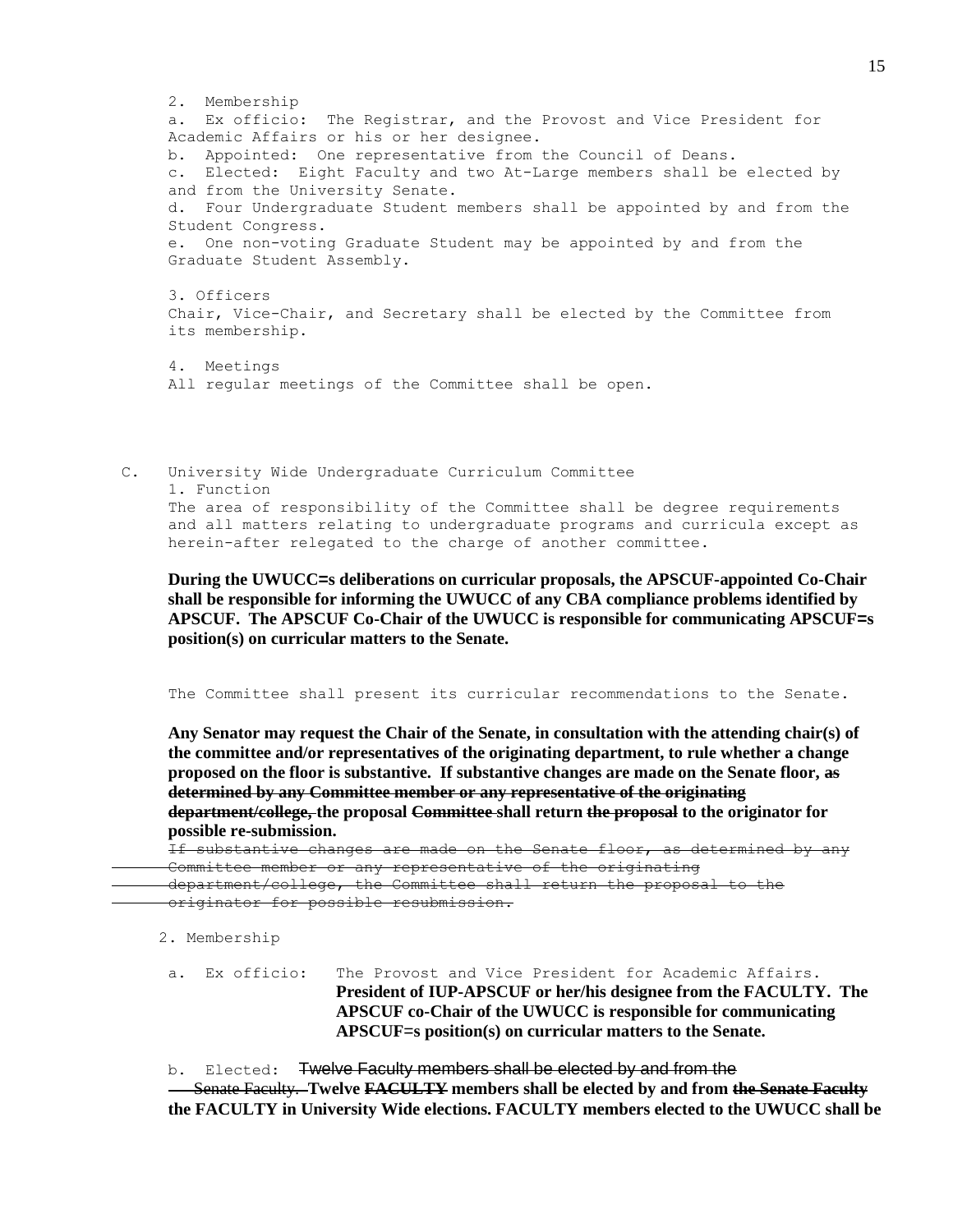**automatically elected to the at-large portion of the Faculty segment of the Senate. A committee member who resigns from the UWUCC shall at the same time relinquish her/his at-large seat in the Senate. A FACULTY member elected to the University Wide Undergraduate Curriculum Committee who is also elected as a Departmental Representative to the Senate, shall notify the Chair of the Senate Rules Committee immediately, who will then fill the At-large vacancy from the list of alternates. If a Departmental Representative resigns or is removed from the UWUCC during a term of office, the seat will be filled from the Senate by the next highest vote recipient in the UWUCC election who is available to serve. If no vote recipient for the UWUCC is available to serve, the seat will remain vacant until the next regular Senate election. If two or more seats are vacant on either, or both of the UWGC or the UWUCC, or if any academic college lacks representation, a special election shall be scheduled to fill the vacant seats from the Senate.**

- c. Three students shall be appointed by and from the Student Congress.
- d. Each academic college shall be represented on **have FACULTY representation on** this Committee.
- e. No more than one FACULTY member from the same department may serve on this committee.
- f. No more than four FACULTY members of any individual college or unit may serve on this committee.

### 3. Officers

Chair, Vice-Chair, and **Co-Chairs shall be named from the FACULTY. The President of IUP-APSCUF or his/her designee shall serve as one of the Co-Chairs. Upon appointment the APSCUF-designated Co-Chair shall be automatically elected to the at-large portion of the Faculty segment. If the APSCUF President or designated Co-Chair resigns as Committee Co-Chair, at the same time, he/she shall relinquish his/her at-large seat in the Senate. The APSCUF-designated Co-Chair cannot serve as a department representative. The other Co-Chair shall be elected by the Committee from its membership.**

**The** Secretary shall be elected by the Committee from its membership.

 4. Meetings All regular meetings of the Committee shall be open.

 D. University Wide Graduate Committee 1. Function The area of responsibility of the Committee shall be degree requirements, all matters relating to graduate curricula, general policies for admission, scholarships, assistantships, and other matters pertaining to the graduate students and the Graduate School and Research.

**During the UWGC=s deliberations on curricular proposals, the APSCUF-appointed Co-Chair shall be responsible for informing the UWGC of any CBA compliance problems identified by APSCUF. The APSCUF-appointed Co-Chair of the UWGC is responsible for communicating APSCUF=s position(s) on curricular matters to the Senate. On non-curricular matters that come**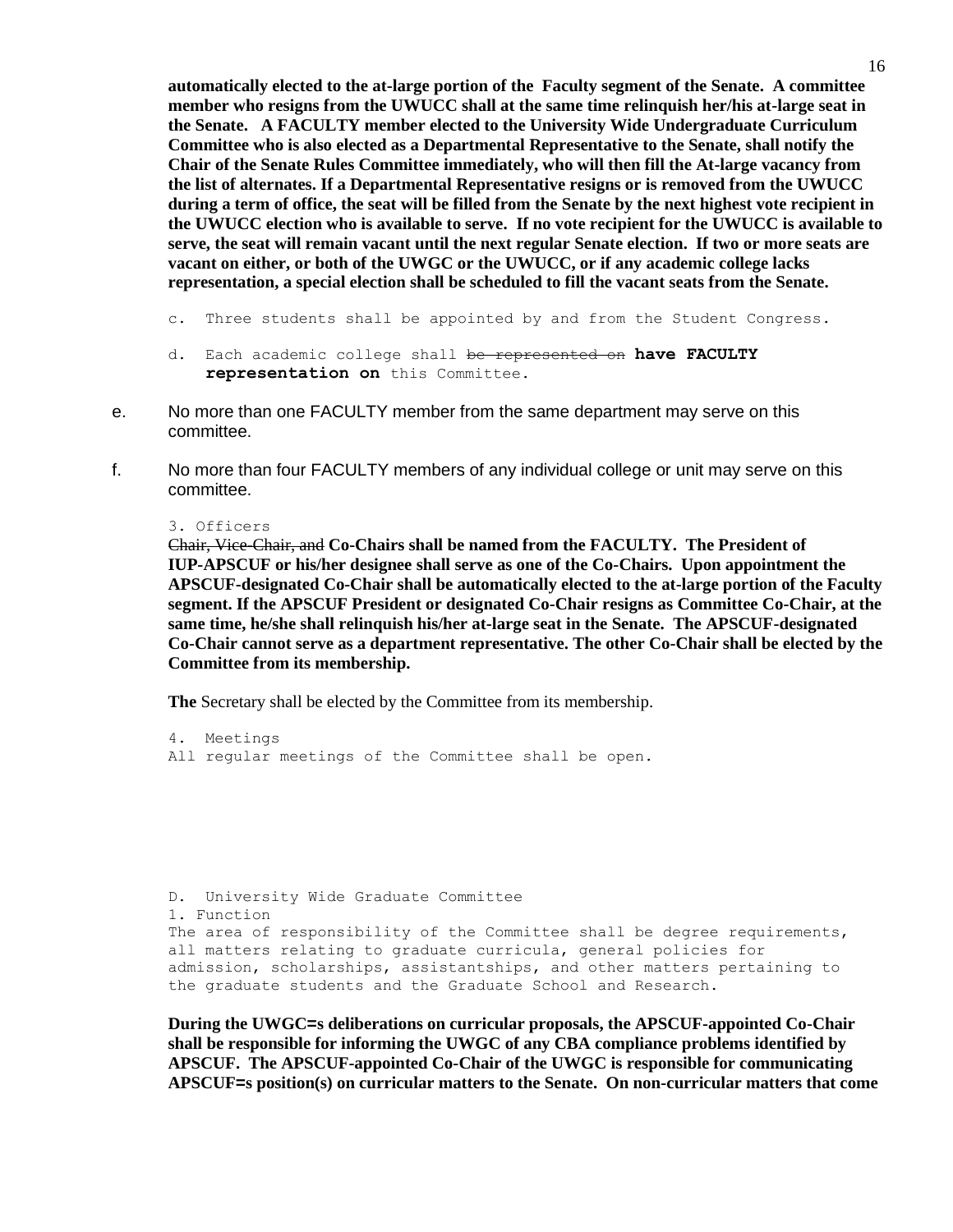**before the UWGC, the APSCUF-appointed Co-Chair shall participate simply as a committee member and shall not chair or direct the deliberations.** 

The Committee shall present its curricular recommendations to the Senate.

**Any Senator may request the Chair of the Senate, in consultation with the attending chair(s) of the committee and/or representatives of the originating department, to rule whether a suggested change is substantive.**If substantive changes **to curricular** 

**proposals** are made on the Senate floor, as determined by any Committee member or any representative of the originating

department/college, the **proposal** Committee shall return the proposal to the originator for possible resubmission.

2. Membership

 a. Ex officio: The Dean of the Graduate School and Research or his or her designee.

b. Elected: Twelve Faculty members shall be elected by **and from the FACULTY in University Wide elections.** and from the Senate Faculty. **FACULTY members elected to the University Wide Graduate Committee shall be automatically elected to the at-large portion of the Faculty segment. A committee member who resigns from the UWGC shall at the same time relinquish his/her at-large seat in the Senate. A FACULTY member elected to the University Wide Graduate Committee who is also elected as a Departmental Representative to the Senate, shall notify the Chair of the Senate Rules Committee immediately, who will then fill the At-large vacancy from the list of alternates. If a Departmental Representative resigns or is removed from the UWGC during a term of office, the seat will be filled from the Senate by the next highest vote recipient in the UWGC election who is available to serve. If no vote recipient for the UWGC is available to serve, the seat will remain vacant until the next regular Senate election. If two or more seats are vacant on either, or both of the UWGC or the UWUCC, or if any academic college lacks UWUCC or UWGC representation, a special election shall be scheduled to fill the vacant seats from the Senate.**

- c. Three graduate students appointed by and from the Graduate Student Assembly.
- d. Each **academic** college that has a graduate program shall be represented **have FACULTY representation** this Committee.
- e. **No more than one FACULTY member of a department may serve on the committee.**
- f. No more than four members of any individual college or unit may serve on the committee
- 3. Officers

Chair, Vice-Chair and **Co-Chairs shall be named from the FACULTY. The President of IUP-APSCUF or her/his designee shall serve as one of the Co-Chairs. Upon appointment, the APSCUF-designated Co-Chair shall be automatically elected to the at-large portion of the Faculty segment. If the APSCUF President or designated Co-Chair resigns as committee Co-Chair, at the same time, she/he shall relinquish her/his at-large seat in the Senate. The APSCUF-designated Co-Chair cannot serve as a department representative. The other Co-Chair shall be elected by the Committee from its membership.**

**The** Chair, Vice-Chair and Secretary shall be elected by the Committee from its membership.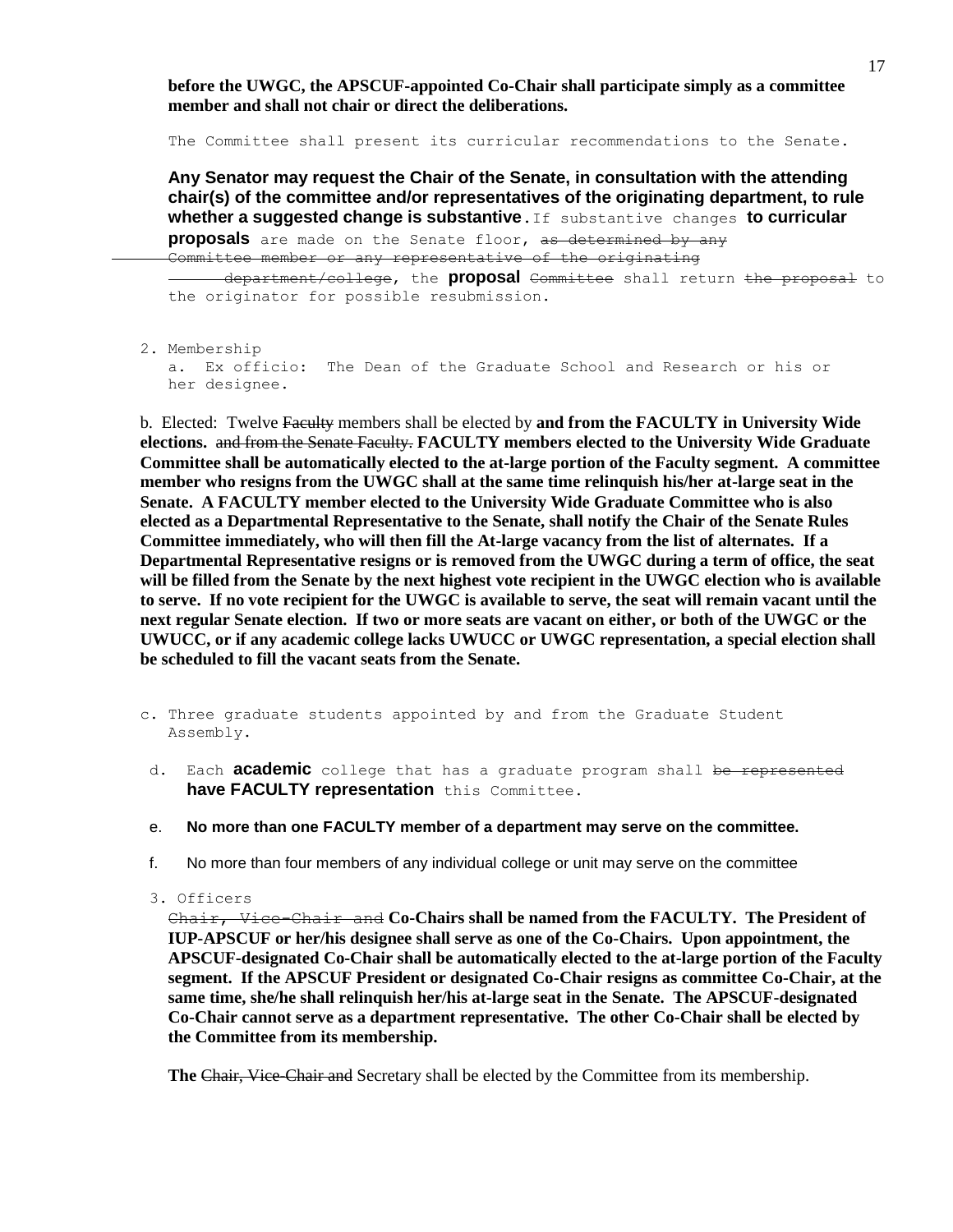```
 4. Meetings 
All regular meetings of the Committee shall be open.
```
 E. Libraries and Educational Services Committee 1. Function The Committee shall be responsible for recommending policies for the Imprint Series, Libraries and Media Resources, Information Systems and Communication Center, and the Printing Center. 2. Membership a. Ex officio: Dean of Libraries and the Associate Provost for Academic Administration. b. Elected: Seven Faculty members and one At-Large member shall be elected by and from the Senate. c. Four undergraduate Students appointed by and from the Student Congress. d. One Graduate Student appointed by and from the Graduate Student Assembly. e. One Staff member may be elected. 3. Officers Chair, Vice-Chair, and Secretary shall be elected from its membership. 4. Meetings All meetings of the Committee shall be open. F. Research Committee 1. Function The Committee shall be responsible for recommending policies and procedures relating to research. 2. Membership a. Ex officio: Associate Dean for Research. b. Elected: One Faculty member per college and one Faculty member representing University Services shall be elected by and from the Senate. The Graduate School and Research and the School of Continuing Education are excluded from membership. b. Four students shall be appointed by and from the Student Congress. 3. Officers Chair, Vice-Chair, and Secretary shall be elected by the Committee from its membership. 4. Meetings All meetings of the Committee shall be open. 5. Sub-committee on Faculty Research Grants a. Function The Sub-committee shall be responsible for the final rankings of both the IUP Senate Fellowship Awards and the Senate Research Committee Awards. The Sub-committee must abide by the ranked order of proposals within a College as set by the College Committee. The Associate Dean for Research will fund the proposals in the order presented until all funds have been expended. A list of awards shall be forwarded to the Senate for

 information only. b. Members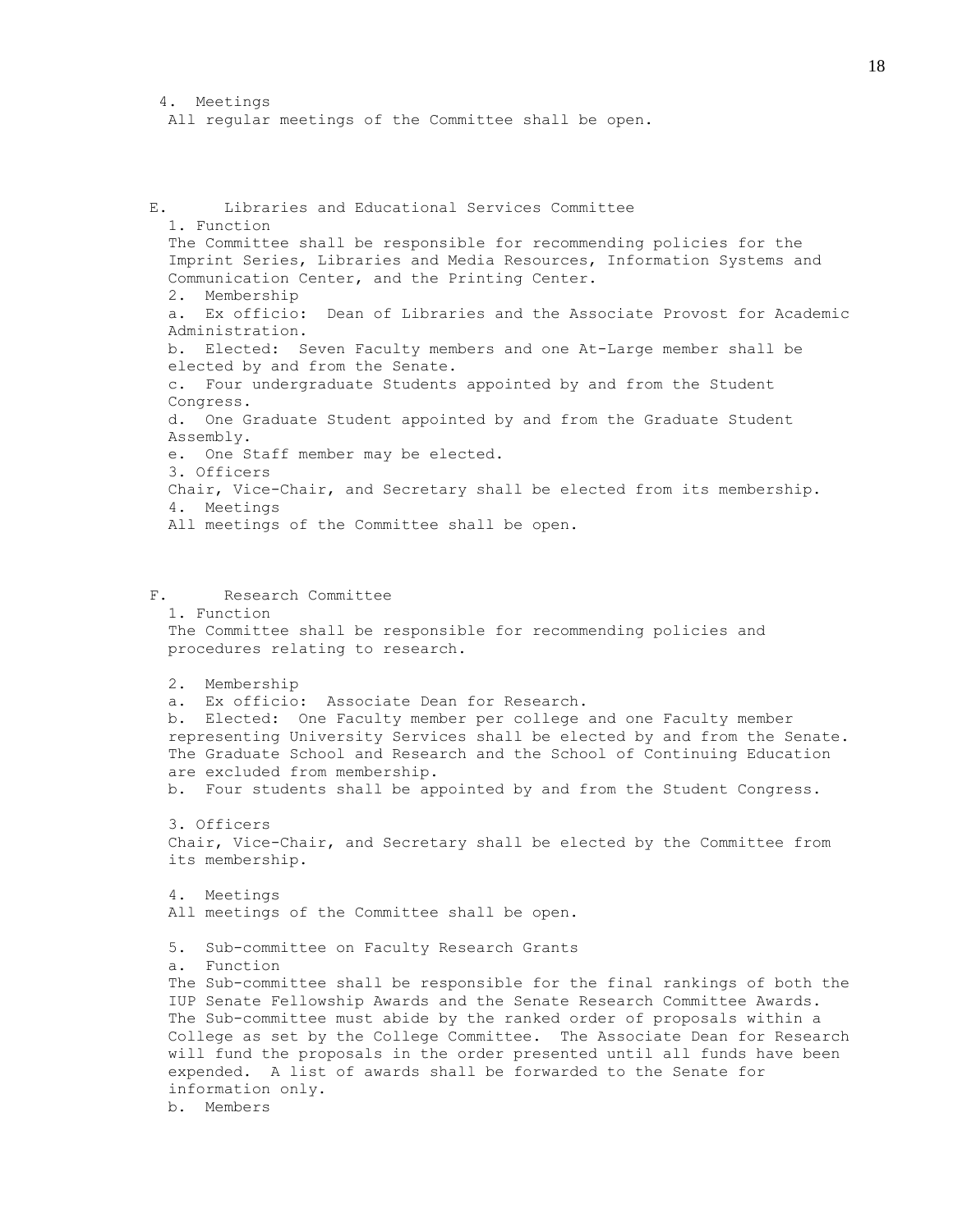Only the faculty members of the Committee on Research and the Associate Dean for Research shall constitute membership of this Sub-committee. c. Officers Chair and Secretary shall be elected by the Sub-committee from its membership. G. Student Affairs Committee 1. Function The Committee on Student Affairs shall have as its area of responsibility problems and policies concerning student affairs including housing, health services, the extra-curricular program of the University, social regulations including disciplinary matters, the financial aid program, and other student affairs except those involved in the instructional program. 2. Membership a. Ex officio: The Vice President for Student Affairs and the Executive Director for the contract of the contract of the contract of the contract of the contract of the contract of the contract of the contract of the contract of the contract of the contract of the contract of the contract of t the Student Cooperative Association. b. Elected: Ten Faculty members and one At-Large member shall be elected by and from the Senate. c. Fourteen Undergraduate students shall be appointed by and from the Student Congress. d. One non-voting Graduate Student may be appointed by and from the Graduate Student Assembly. e. One staff member may be elected. 3. Officers Chair, Vice-Chair, and Secretary shall be elected by the Committee from its membership. 4. Meetings All regular meetings of the Committee shall be open. H. University Development and Finance Committee 1. Function The area of responsibility of the Committee shall be policies and issues pertaining to University development and planning, including the design, placement, and proper function of facilities; the efficient utilization of space; the maintenance and care of buildings and grounds; safety and security; and general improvement of the campus. In addition, the Committee shall advise the Senate on matters relating to the University capital and operating budgets. 2. Membership a. Ex officio: The Vice President for Finance and the Director of Engineering and Construction Group. b. Elected: Seven Faculty members and one At-Large member shall be elected by and from the Senate. c. Three students shall be appointed by and from the Student Congress. d. One non-voting Graduate student may be appointed by and from the Graduate Student Assembly. f. One Staff member may be elected.

3. Officers

19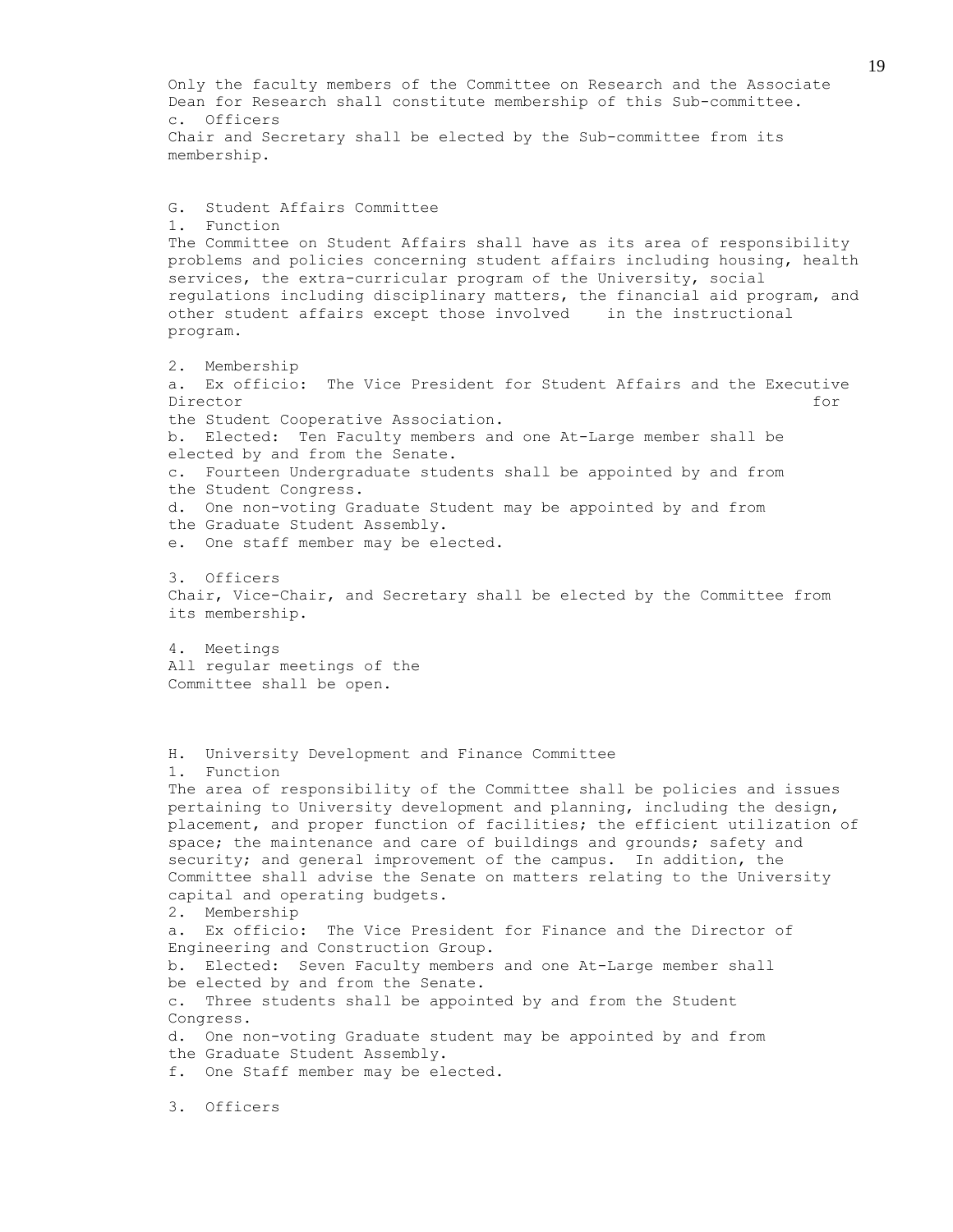Chair, Vice-Chair, and Secretary shall be elected by the Committee from its membership. 4. Meetings All regular meetings of the Committee shall be open. I. University-Wide Awards Committee 1. Function The Committee shall have general responsibility for the development of procedures and policies for the granting of awards, receiving nominations, and screening and evaluating of candidates for University-wide awards in: a. Creative Arts b. Community Service c. Research d. Teaching e. Others assigned These recommendations shall be forwarded directly to the University President for consideration. The Committee shall report these awards to the Senate for its information. The policies and procedures of the Committee shall be approved by the Senate. 2. Membership a. Administration: 1. One Dean elected by and from the membership of the Senate. 2. Two additional Administrative members elected by and from the Senate. c. Faculty: 1. One Faculty member per college. 2. One Faculty member representing the University Service areas. 3. c. The Graduate School and Research and the School of Continuing Education are not eligible for membership. d. Three Undergraduate students appointed by and from the Student Congress. 3. Officers Chair, Vice-Chair, and Secretary shall be elected by the Committee from its Membership. 4. Meetings All regular meetings of the Committee shall be open. J. Non-Credit Instruction Committee 1. Functions The Committee shall oversee continuing education functions and activities and advise the School of Continuing Education. The Committee shall formulate policy recommendations in the areas related to continuing and non-resident education activities. 2. Membership a. Ex officio: The Dean of the School of Continuing Education. b. Elected: Four Faculty members and one additional Administrator/Manager from the School of Continuing Education shall be elected by and from the Senate. There shall be no Student Members on the Committee.

20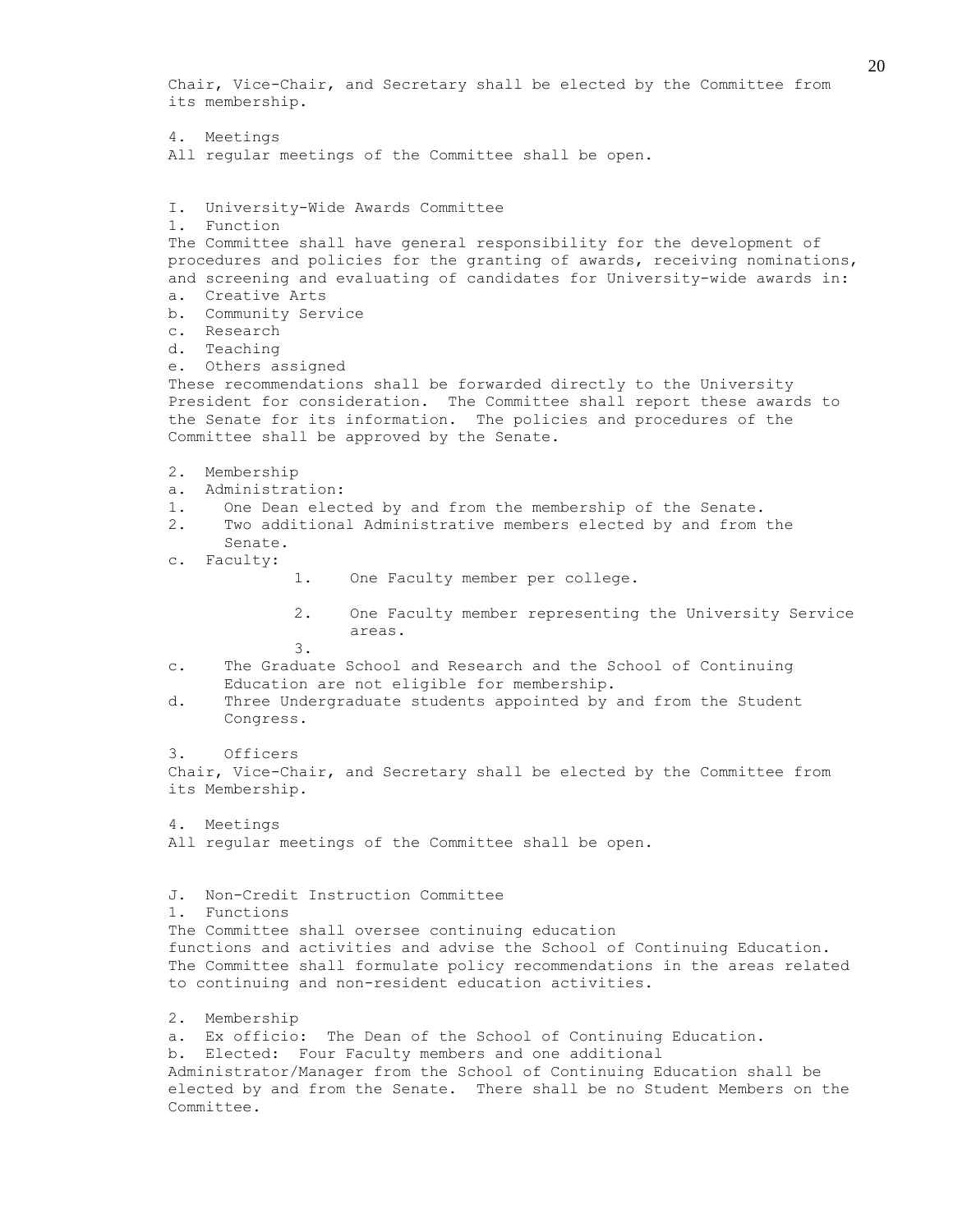One staff member may be elected.

 3. Officers Chair, Vice-Chair, and Secretary shall be elected by the Committee from its membership.

 4. Meetings All regular meetings of the Committee shall be open.

K. Consultative Committee

 Consultative Committees shall be formed at the request of the Senate itself, the President of the University, or the Council of Trustees. Such committees shall serve in an advisory capacity to these officials or the Senate itself concerning the selection and qualification of candidates for certain administrative positions and other matters. Reports of such consultative committees shall be made to the Senate, the President, and the Council of Trustees in the regular manner. Members of these committees shall be selected from a list of Student, Faculty, and Administrative nominees, in the ratio of two nominees for each member, prepared by the Rules Committee. ------------------------------------------------------------

**2/13/01**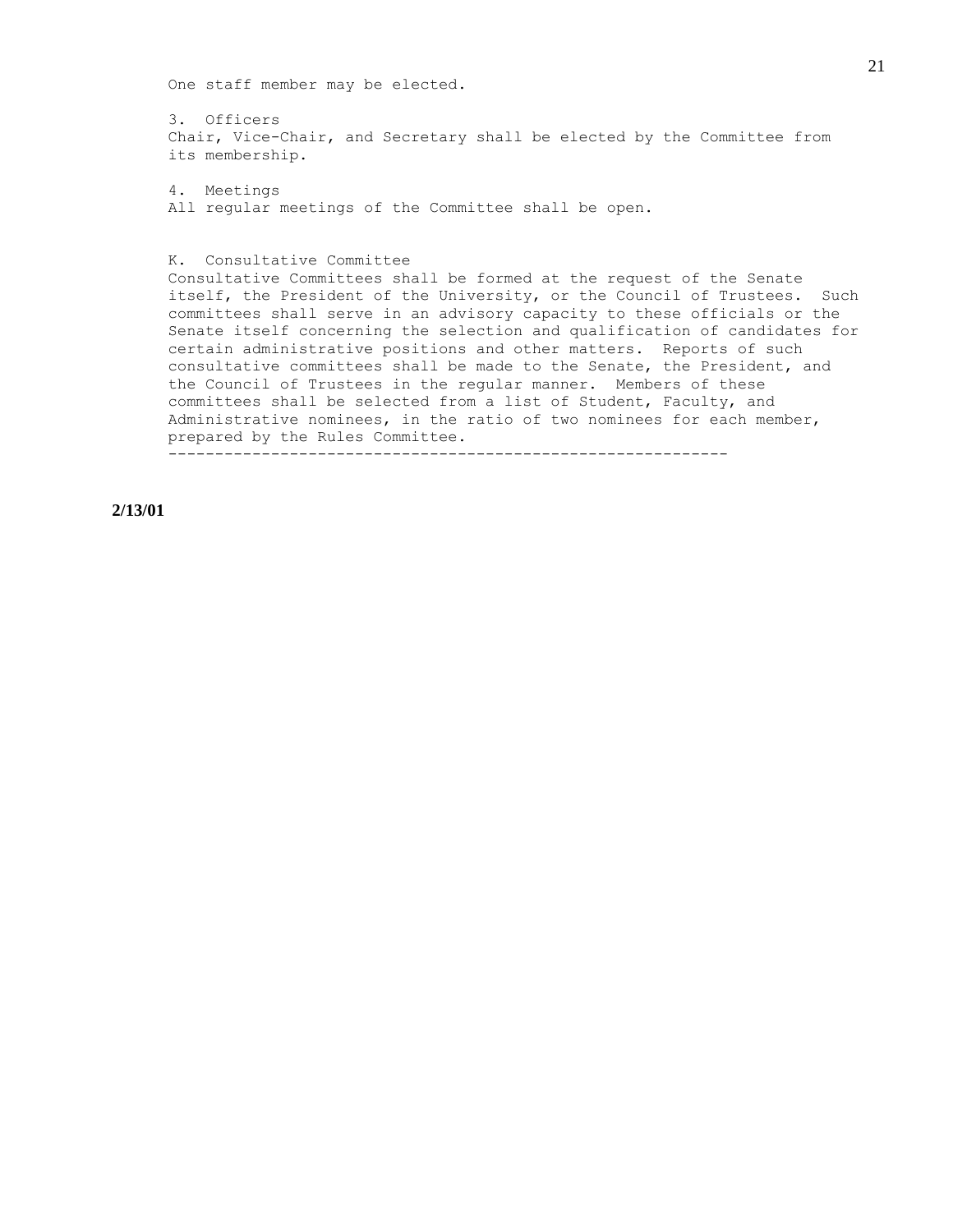# *APPENDIX B-* **UNIVERSITY DEVELOPMENT AND FINANCE COMMITTEE**

### **For Senate Information:**

The following projects have been previously approved or are a part of an active Capital Budget Request that is under consideration:

Addition/Renovation of Cogswell Hall – Act 47/97 (Scheduled Release for Design 12/01) Renovation of Keith Hall – Act 47/97 (Scheduled Release for Design 7/02) Renovation of Stabley Library – Act 47/97 (Scheduled Release for Design 7/02) Renovation of Leonard Hall – Act 47/97 Construct Replacement Wyant/Doerr – Armstong Campus – Act 35/99 Construct Replacement Old Main Punxsutawney – Act 35/99 Construct Regional Development Complex – Act 35/99 (Released for Design 12/00) Academic Science Building – Act 35/99 Parking Garage – Act 35/99 Renovation of Cogswell Hall Phase II – Act 35/99 Renovation/Addition Fisher Auditorium – Act 27/00 Renovation of Wilson Hall – Act 27/00 Addition/Renovation of Ackerman Hall – Act 27/00 Steam Distribution & Tunnel Repair – Act 27/00 Electrical Distribution Upgrades – Act 27/00 Boiler Plant Renovations – Act 27/00 Renovation of Davis Hall Addition to/Renovation of Sprowls Hall Renovation of Weyandt Hall Renovation of Memorial Field House Renovation of Walsh Hall

## **For Senate Action PASSED**

The committee moves the approval of the following project five-year priority order for the FY 2002- 2003 Capital Budget Submission:

# **CAPITAL BUDGET REQUEST FY 2002/2003**

Five-Year Priority Plan

## **Proposed Priority Order 2002-2003**

- 1. Renovation of Sutton Hall Phase II
- 2. Renovation of Pratt Hall
- 3. Stapleton Library Phase II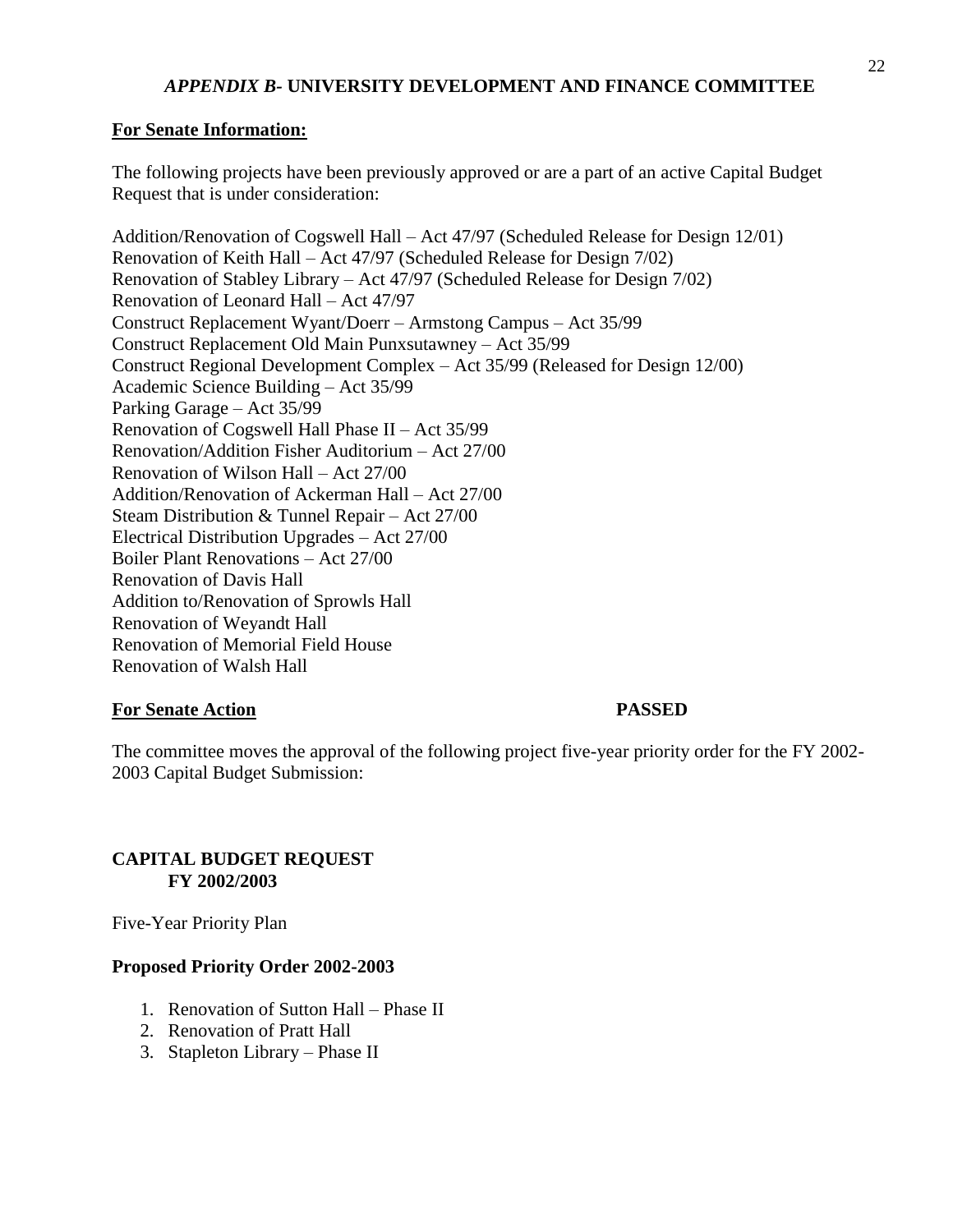# **Proposed Priority Order 2003-2004**

- 1. Renovation of Pierce Hall
- 2. Renovation of Stright Hall

# **Proposed Priority Order 2004-2005**

1. Renovation of Zink Hall

# **Proposed Priority Order 2005-2006**

1. Renovation of Robertshaw Complex

# **Proposed Priority Order 2006-2007**

Construction of Stadium and Field Area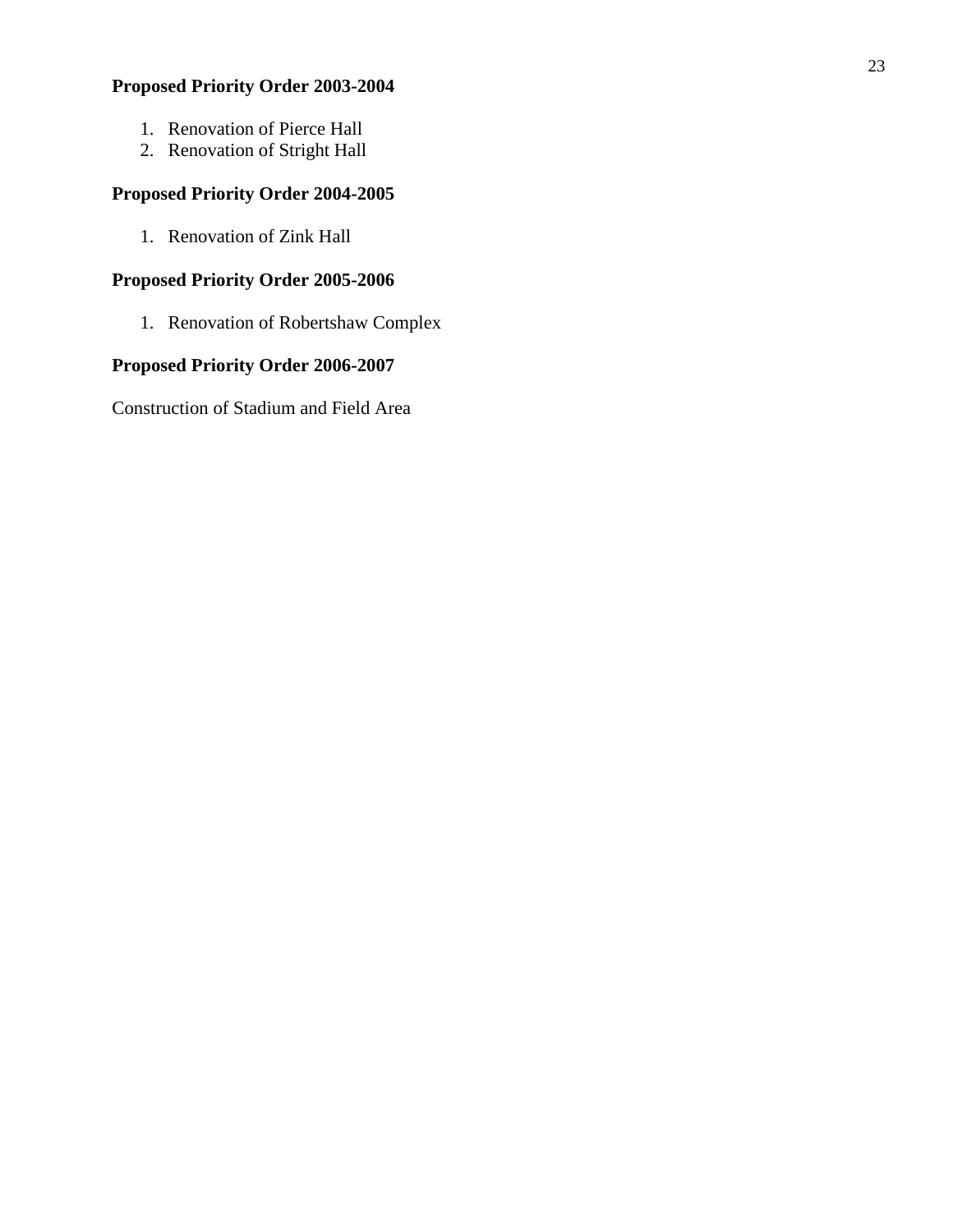# **For Information:**

- 1. Honors College Committee Report ANTH 481 Mysterious Maya offered in May 2001 approved as honors section. MATH 482 Independent Study with Dr. George Mitchell approved as honors.
- 2. Department of Technology Support and Training Prefix Changes
	- A. Prefix Change from BEDU to BTED

| <b>Old Prefix</b>                                   | <b>New Prefix</b> |
|-----------------------------------------------------|-------------------|
| <b>BEDU 101 Microbased Computer Literacy</b>        | <b>BTED 101</b>   |
| <b>BEDU 111 Foundations of Business Mathematics</b> | <b>BTED 111</b>   |
| <b>BEDU 130 Keyboarding</b>                         | <b>BTED 130</b>   |
| BEDU 132 Computer Keyboarding and Formatting        | <b>BTED 132</b>   |
| <b>BEDU 201 Internet and Multimedia</b>             | <b>BTED 201</b>   |
| <b>BEDU 250 Electronic Office Procedures</b>        | <b>BTED 250</b>   |
| <b>BEDU 264 Office Procedures</b>                   | <b>BTED 264</b>   |
| <b>BEDU 273 Word Processing Applications</b>        | <b>BTED 273</b>   |
| <b>BEDU 281 Special Topics</b>                      | <b>BTED 281</b>   |
| <b>BEDU 311 Methods and Evaluation in Business</b>  |                   |
| and Marketing Education I                           | <b>BTED 311</b>   |
| <b>BEDU 312 Methods and Evaluation Business</b>     |                   |
| and Marketing Education II                          | <b>BTED 312</b>   |
| <b>BEDU 481 Special Topics</b>                      | <b>BTED 481</b>   |
| <b>BEDU 482 Independent Study</b>                   | <b>BTED 482</b>   |

# B. Prefix Change from OSYS to BTST

| <b>Old Prefix</b>                                 | <b>New Prefix</b> |
|---------------------------------------------------|-------------------|
| <b>OSYS 281 Special Topics</b>                    | <b>BTST 281</b>   |
| <b>OSYS 301 Microcomputer Software Solutions</b>  | <b>BTST 301</b>   |
| <b>OSYS 310 Telecommunications</b>                | <b>BTST 310</b>   |
| <b>OSYS</b> 311 Training Methods in Business      |                   |
| and Information Technology Support                | <b>BTST 311</b>   |
| OSYS 313 Office Systems Technologies              | <b>BTST 313</b>   |
| <b>OSYS 315 Records Administration</b>            | <b>BTST 315</b>   |
| OSYS 402 Website Development and Administration   | <b>BTST 402</b>   |
| OSYS 411 Microcomputer Support for Office Systems | <b>BTST 411</b>   |
| <b>OSYS 412 Administrative Office Services</b>    | <b>BTST 412</b>   |
| OSYS 413 Enterprise Technology Support            | <b>BTST 413</b>   |
| OSYS 480 Seminar in Business Technology Support   | <b>BTST 480</b>   |
| <b>OSYS</b> 481 Special Topics                    | <b>BTST 481</b>   |
| OSYS 482 Independent Study                        | <b>BTST 482</b>   |
| OSYS 493 Internship                               | <b>BTST 493</b>   |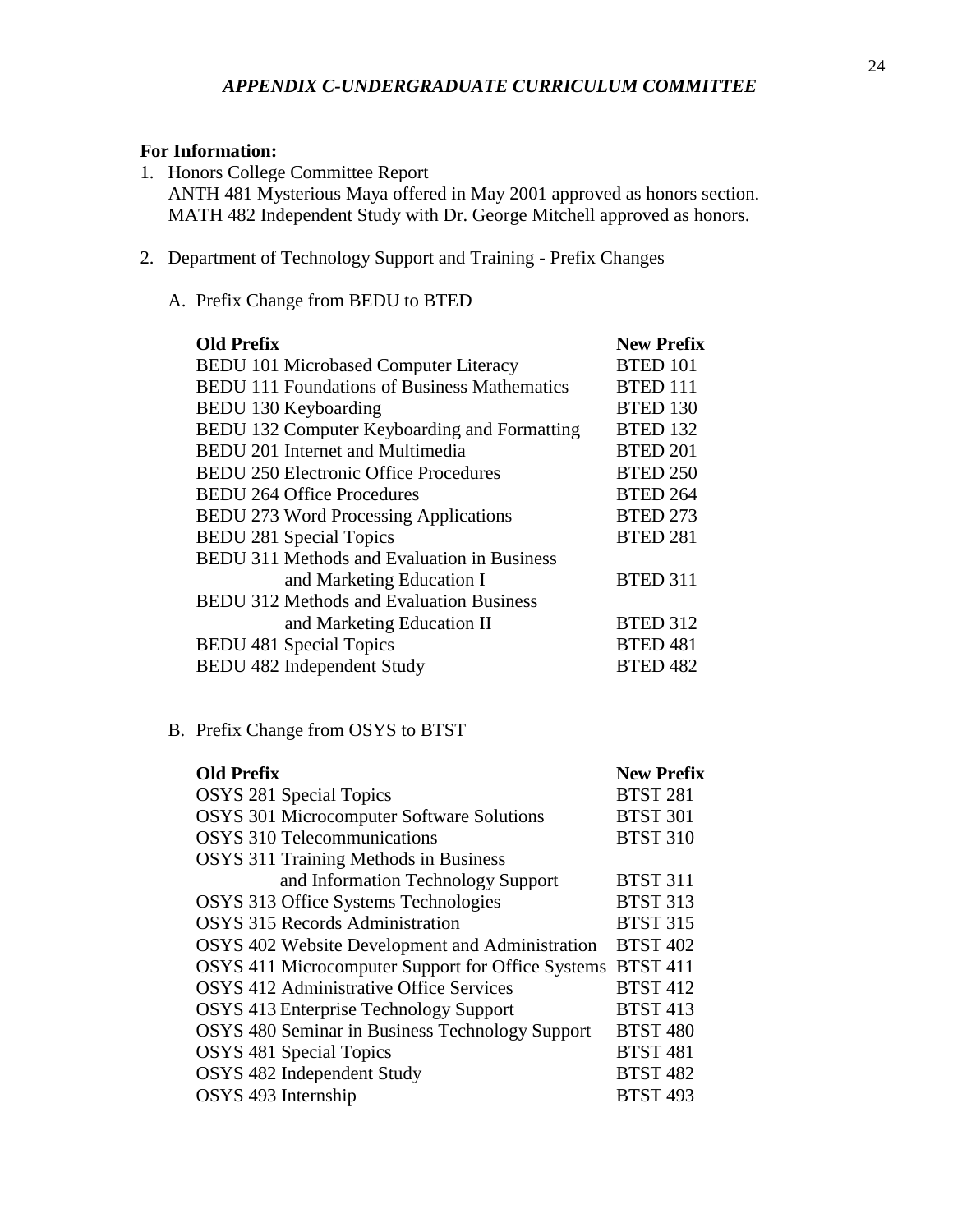C. Prefix Change from ADMS to BTST

| <b>Old Prefix</b>                                         | <b>New Prefix</b> |
|-----------------------------------------------------------|-------------------|
| ADMS 101 Introduction to Business                         | <b>BTST 101</b>   |
| <b>ADMS 221 Business Technical Writing</b>                | <b>BTST 221</b>   |
| ADMS 231 Speech Communication for Professionals BTST 231  |                   |
| ADMS 321 Business & Interpersonal Communications BTST 321 |                   |
| <b>ADMS</b> 342 Intercultural Business Communication      | <b>BTST 342</b>   |
| <b>ADMS 481 Special Topics</b>                            | <b>BTST 481</b>   |
| ADMS 482 Independent Study                                | <b>BTST 482</b>   |
|                                                           |                   |

### C. Rationale:

The department currently has three prefixes, i.e., ADMS, OSYS, BEDU, covering courses in two majors. The two new prefixes have been proposed to reflect changes made in the name of the major (Business Technology Support) and to bring two majors, i.e., Business Technology Support (BTS) and Business Education to contiguous places in the Undergraduate Catalog.

3. Learning Center/Advising & Testing - Prefix Addition & Catalog Description Change

### Current Catalog Description:

### **LRNC 170 Career Exploration 1c-01-1sh**

Introduces students to the theoretical and practical framework with which to explore careers compatible with overall academic skills, aptitudes, and life goals. Students will examine the world of work, assess their interests and abilities, and make realistic decisions on academic majors and careers. Note: Certain sections will be restricted to specific enrollment groups. (Offered as ED 170 prior to 1997-98)

# Proposed Catalog Descriptions:

## **ADVT 170 Career Exploration 1c-01-1sh**

Introduces students to the theoretical and practical framework with which to explore careers compatible with overall academic skills, aptitudes, and life goals. Students will examine the world of work, assess their interests and abilities, and make realistic decisions on academic majors and careers. Notes: (1) Certain sections of this course will be restricted to specific enrollment groups. (2) Offered as ED 170 prior to 1997-98. (3) Course is cross-listed as LRNC 170. These courses may be substituted for each other and may be used interchangeably for D or F repeats but may not be counted for duplicate credit.

### **LRNC 170 Career Exploration 1c-01-1sh**

Introduces students to the theoretical and practical framework with which to explore careers compatible with overall academic skills, aptitudes, and life goals. Students will examine the world of work, assess their interests and abilities, and make realistic decisions on academic majors and careers. Notes: (1) Certain sections of this course will be restricted to specific enrollment groups. (2) Offered as ED 170 prior to 1997-98. (3) Course is cross-listed as ADVT 170. These courses may be substituted for each other and may be used interchangeably for D or F repeats but may not be counted for duplicate credit.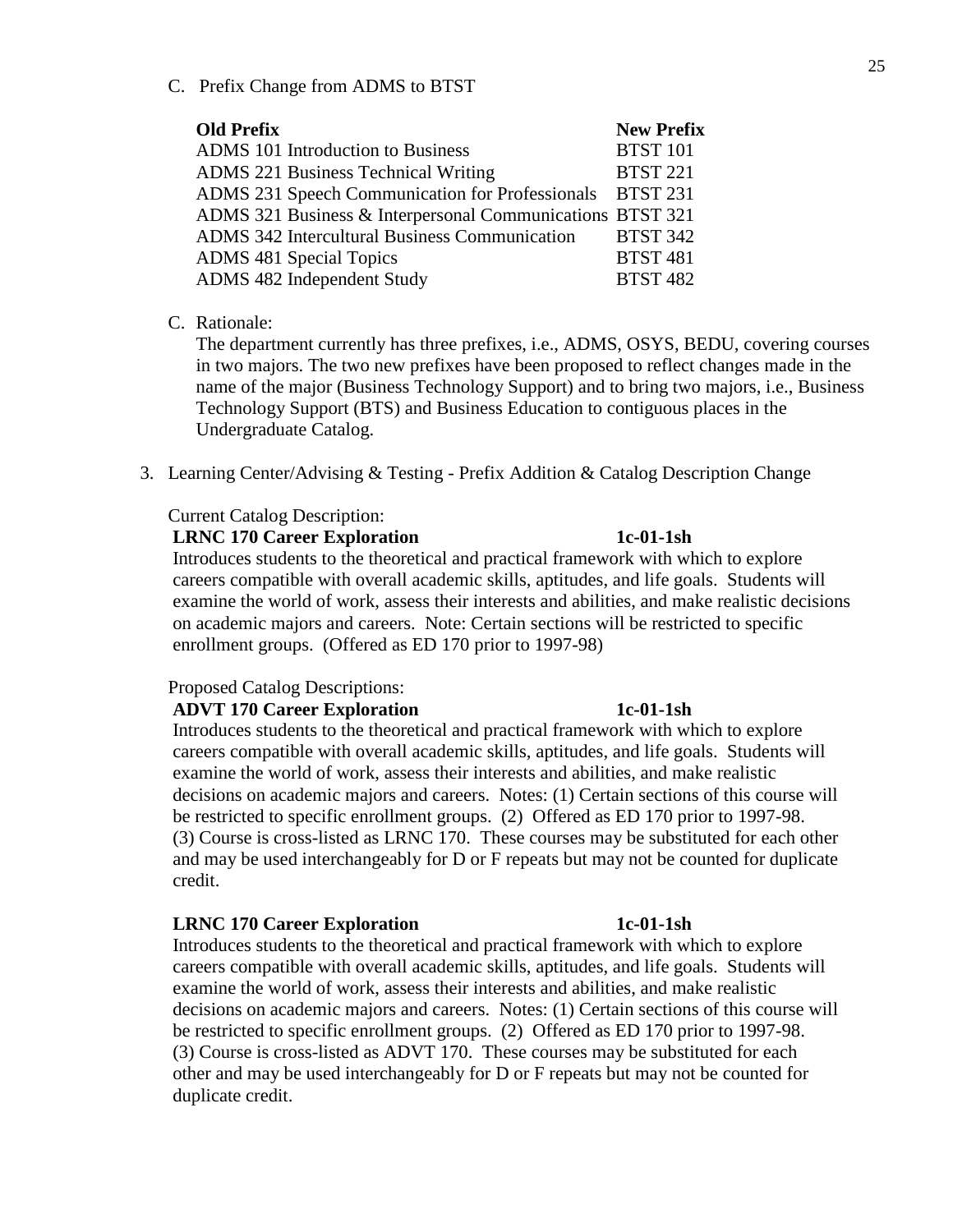Rationale: Faculty from both units have been offering this course for years. By adding the ADVT prefix to the catalog it will assist in scheduling and record keeping.

### **For Senate Action**:

1. Department of Economics - New Course **PASSED**

### **ECON 223 Economics of Crime 3c-0l-3sh**

Economic analysis of criminal activity and its impact on the allocation of scarce resources. The course will use fundamental economic models to explain crimes against people, property crime, "victimless crime," and organized crime.

Rationale: Economics of Crime is designed to provide an application of economics to an important and popular subject. The course will be an upper level elective for both economics majors and for non-majors.

2. Honors College - New Course **PASSED**

## **HNRC 483 Honors Thesis var-1-6sh**

**Prerequisites:** Honors College student in good standing; at least junior status at time topic is proposed. Prior approval through advisor, faculty members, department chairperson, dean, and Provost's Office.

 An intensive, focused study involving independent research within the student's major discipline culminating in a written thesis approved by a thesis director and two faculty readers/committee members. May be taken more than once to a maximum of 6sh. Approval is based on academic appropriateness and availability of resources.

Rationale: This course will count toward the Honors College requirement of 23 total honors hours, and will make it possible for more students to follow the recommendation that, where possible, they complete advanced honors work in their own fields. Departments may also, at their own discretion, decide to count the course as an elective toward credit in the major or to consider it as a substitute for a required course in the major.

3. Department of Safety Sciences - Course Revisions, Title & Catalog Description Changes A. **SAFE 299 PASSED**

Current Catalog Description:

## **Cooperative Education I** 0c-0l-0sh

**Prerequisite:** Approval of academic advisor, co-op coordinator, and department chairperson. This initial experience in a program designed to combine classroom theory with practical application through job-related experiences. Open to SAFE majors and minors usually in their sophomore year. Students are employed by organizations outside western Pennsylvania where there is an ongoing hazard control program under the direction of an experienced safety professional. The student is required to be in good academic standing and to serve a minimum of two alternating work experiences.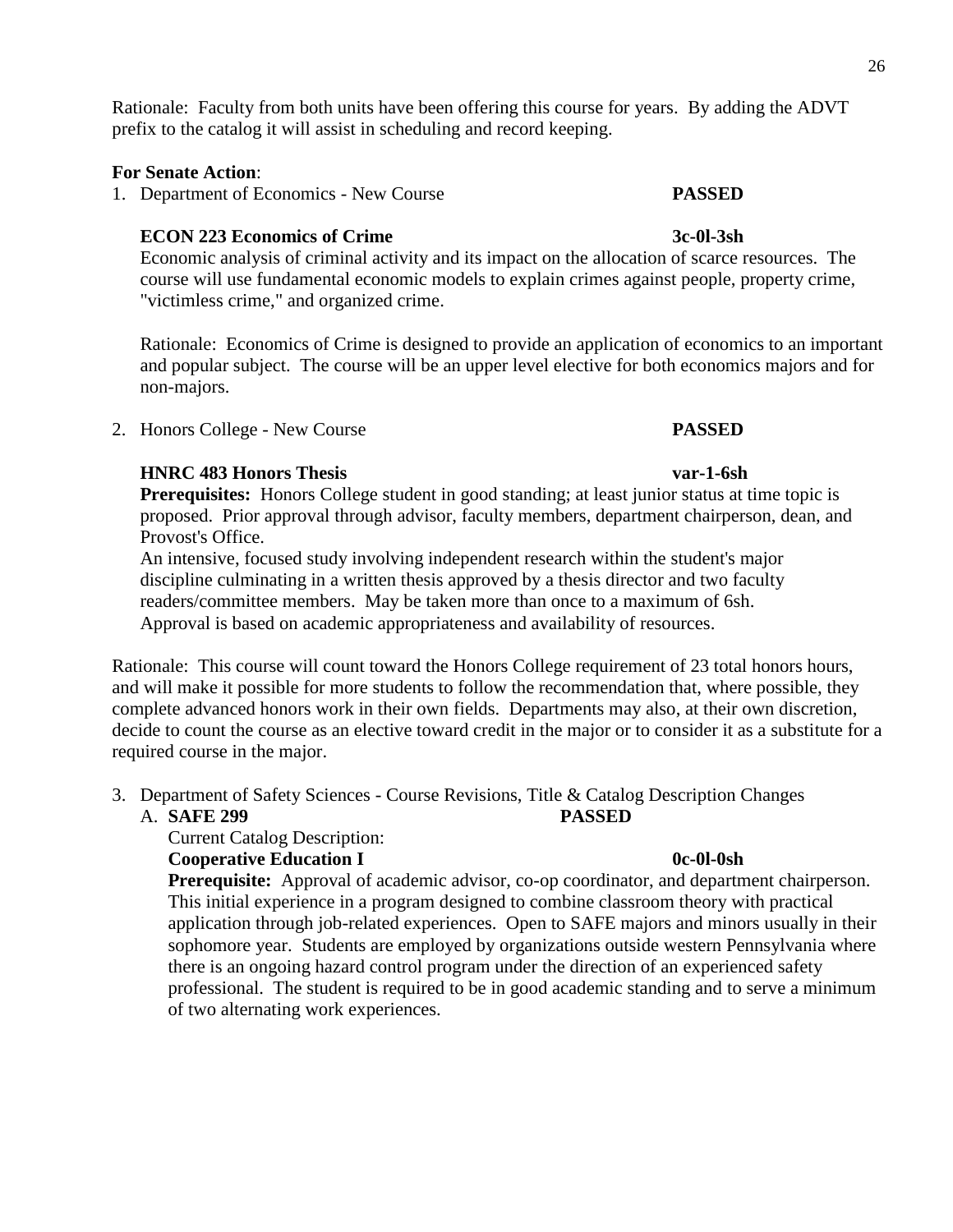# Proposed Catalog Description: **Experience in Cooperative Education I 0c-0l-0sh**

**Prerequisites:** GPA > 2.0, SAFE 101, 111; Approval of academic advisor, co-op coordinator, and department chairperson.

This course provides the initial experience in a program designed to combine classroom theory with practical application through job-related experiences. Open to SAFE majors and minors in their sophomore year. Students are employed by organizations where there is an ongoing hazard control program under the direction of an experienced safety professional.

# B. **SAFE 399 PASSED**

Current Catalog Description: **SAFE 399**

# **Cooperative Education II** 0c-0l-0sh **Prerequisite:** SAFE 299

A second experience in a program designed to combine classroom theory with practical application through job-related experiences. Open to SAFE majors and minors usually in their junior or senior year. Students are employed by organizations outside western Pennsylvania where there is an ongoing hazard control program under the direction of an experienced safety professional. The student is required to be in good academic standing and to serve a minimum of two alternating work experiences.

Proposed Catalog Description:

**Experience in Cooperative Education II** 0c-0l-0sh **Prerequisites:** SAFE 299 and GPA > 2.0

This course represents the second experience in a program designed to combine classroom theory with practical application through job-related experiences. The course is open to SAFE majors and minors before completing the required Safety Sciences internship or achieving senior status for minors. Students are employed by organizations where there is an ongoing hazard control program under the direction of an experienced safety professional.

Rationale: For SAFE 299, two freshmen courses are being added as prerequisites to provide students with basic knowledge and understanding of the profession. For both, the revisions are to encourage students to participate in experiential education before achieving senior status in Safety Sciences. The geographical exclusion is being removed so that requests from large organizations in Western Pennsylvania for co-op students can be accommodated.

4. Department of Health and Physical Education - New Course **PASSED**

# **HPED 492 Health Fitness Instruction 3c-0l-3sh**

# **Prerequisites:** HPED 221, 343, 441 or equivalent

The purpose of this course is to acquire the knowledge, skills, and abilities required to develop programs of physical activity and fitness for healthy adults and those with controlled disease. Experience in leading an exercise class, knowledge of functional anatomy, and exercise physiology is also expected prior to participation in the class.

Rationale: This course will be an elective for juniors and seniors in the Health and Physical Education major. In addition, this course may be applicable to students from a variety of other allied health and related majors.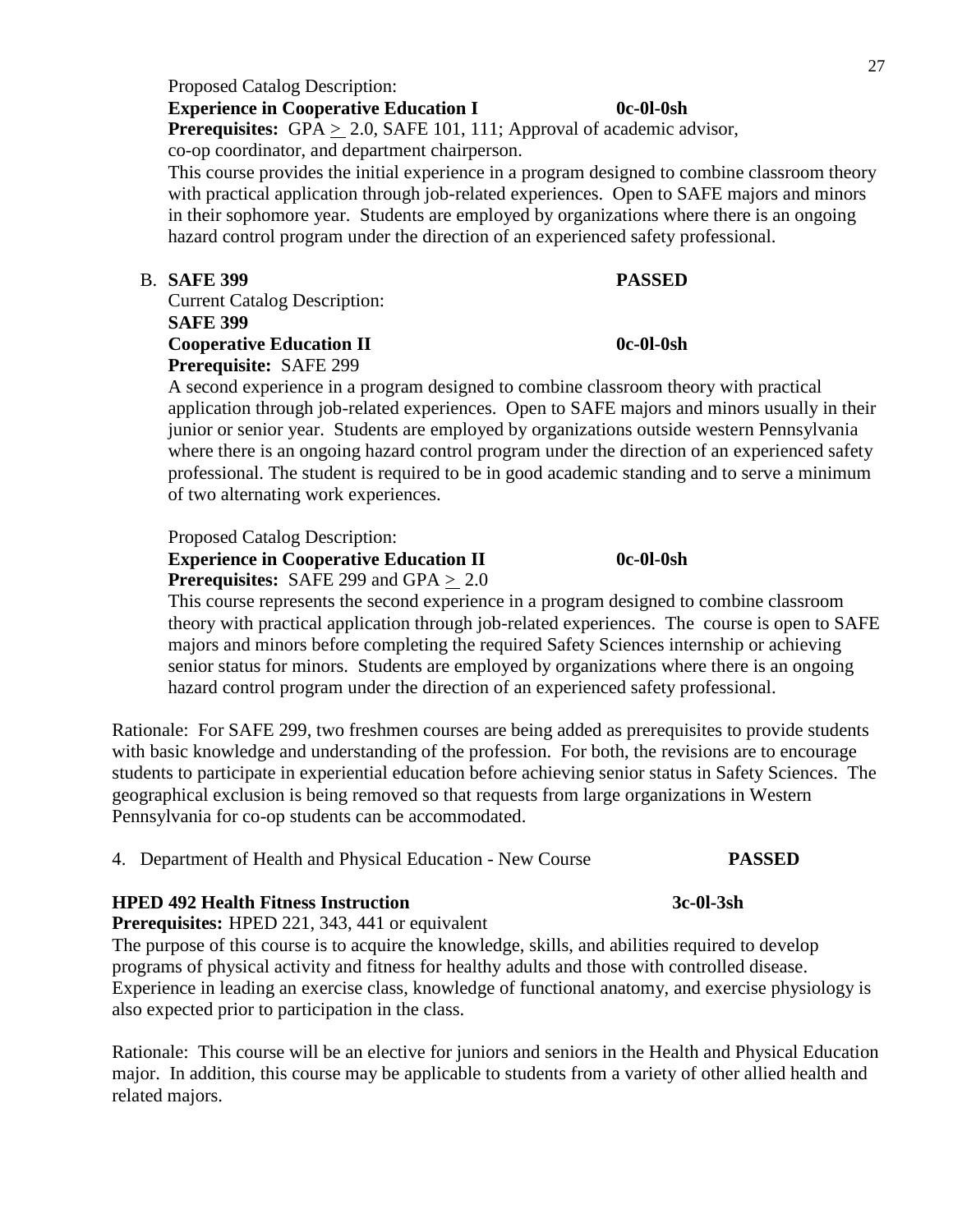**NURS 211 Nursing Practice I****0c-3l-1sh**

**Prerequisites:**Sophomore standing

**Prerequisites or Corequisites:** BIOL 105, 150 or 151

This is the first of two clinical courses that present the concepts and abilities fundamental to the practice of professional nursing and provide a foundation on which students can build their professional knowledge base as well as their interpersonal and psychomotor skills. Clinical assignments in a variety of settings provide opportunities for students to develop basic clinical practice skills.

# **NURS 212 Professional Nursing I****2c-0l-2sh**

**Prerequisites:** Sophomore Standing

This course introduces students to the discipline of nursing and values that are fundamental to practice. Caring as a concept central to the practice of professional nursing, will provide the framework for examining the values of the profession. Human diversity and the effects that culture, socioeconomics, ethnicity, and religion have on health status and response to health care will be studied. An overview of the healthcare system in the US and access issues will be examined. As a foundation for client contact in subsequent courses, students will learn therapeutic communication skills and theory related to teaching and learning. Service/learning and team building experiences will be an integral component of the course.

# **NURS 213 Nursing Practice II 0c-3l-1sh**

**Prerequisites:**NURS 211, 212

**Corequisites:** NURS 214, 236

This course builds on Nursing Practice I and provides opportunities for students to continue to build professional knowledge and skills with diverse individuals and families in a variety of settings. Emphasis is placed on developing ability to perform health assessments, use therapeutic communication and execute basic nursing skills while promoting healthy behaviors.

# **NURS 214 Health Assessment 2c-0l-2sh**

**Prerequisites:** BIOL 151 or 150, NURS 211, 212 **Prerequisites or Corequisites:** BIOL 150 or 151, FDNT 212 **Corequisite:** NURS 213

This course introduces the student to basic health assessment. Health assessment is a systematic method of data collection, organization, and validation for the purpose of determining a client's health status. This course will involve assessment of clients across the lifespan. The course emphasizes assessment of client needs that affect the total person, which is consistent with nursing's holistic approach to client care. Methods of data collection used for health assessments include observing, interviewing, and examination. The student will learn to apply these methods effectively in order to gather accurate and complete assessments.

# **NURS 236 Foundations of Nursing 3c-0l-3sh**

**Prerequisites:**Sophomore Standing, CHEM 102

This course introduces students to fundamental nursing concepts that apply to the practice of professional nursing with individuals. Topics include: nursing theories related to professional practice; elements of holistic care; promotion of psychosocial and physiologic health, and application of pharmacology in nursing practice.

28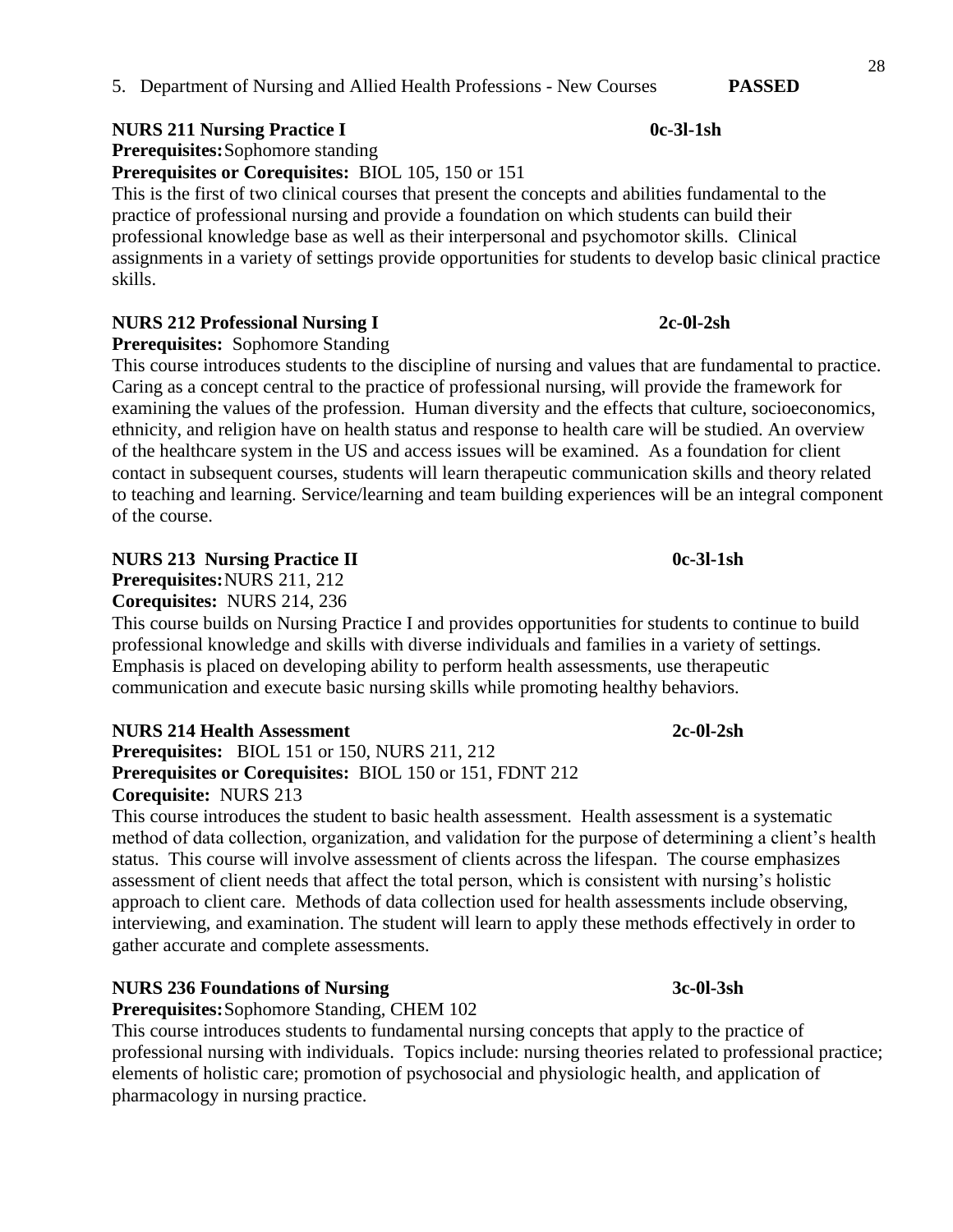**Prerequisite:** NURS 212

**Corequisites:** NURS 337 or 339 or permission of instructor

This course provides the nursing major with a working knowledge of the values, code of ethics, ethical principles, professional standards and legal framework that governs clinical decisions, determines professional conduct, and guides interactions with clients, families, colleagues, and other health care providers. Students will formulate an ethical decision making framework that, by incorporating personal values, professional values, moral concepts, and legal mandates serves as a guide to professional practice. Using a problem based approach, students will study legal and ethical frameworks that guide professional practice and relate/apply these to actual clinical situations.

# **NURS 316 Research Utilization in Nursing 3c-0l-3sh**

**Prerequisites:** NURS 212 and 236 or permission of instructor

# **Prerequisites or corequisites:** ENGL 202; MATH 217

This course focuses on understanding and critiquing nursing research. The emphasis of this course will be to understand the research process and to apply research findings to practice. Students will describe the various stages of the research process and apply these steps to evaluate clinical nursing research problems. The focus will be on developing the necessary skills to engage in scholarly research writing.

# **NURS 336 Adult Health I 4c-0l-4sh**

**Prerequisites:** NURS 212, 213, 214, 236; BIOL 241; PHYS 151/161 **Prerequisite or Corequisite**: NURS 316 **Corequisite:** NURS 337

This course introduces the student to disease processes and treatment regimens and examines their impact on adults throughout their life span. Emphasis is placed on increasing student knowledge about assessing human responses to changes in health, determining appropriate nursing interventions, and identifying the physiological and psychosocial basis for nursing actions.

# **NURS 337 Adult Health Clinical I 0c-15l-5sh**

**Prerequisites:** NURS 212, 213, 214, 236; BIOL 241; PHYS 151/161 **Prerequisite or Corequisite**: NURS 316

# Corequisite: NURS 336

Students are provided with opportunities to apply the nursing process with adults and aging families in a variety of settings. Emphasis is placed on increasing the student's ability to perform comprehensive health assessments and to use assessment data to identify problems, intervene and evaluate care. Students will function as a member of the health care team, identify discharge-planning needs, and differentiate between collaborative and independent nursing activities. Service learning is a component of the course.

# **NURS 338 Maternal-Child Health 4c-0l-4sh**

**Prerequisites:** NURS 213, 214, 236; BIOL 241; PHYS 151/161; PSYC 310 **Corequisite:** NURS 339

This course focuses on knowledge essential to provide nursing care for pregnant women and their children within a family context. The first half of the course emphasizes the changes experienced by the woman and family during normal and complicated pregnancy as well as those of the developing fetus and neonate. The second half focuses on acute and chronic health problems of infants, children and adolescents.

29

# **NURS 312 Professional Nursing II 2c-0l-2sh**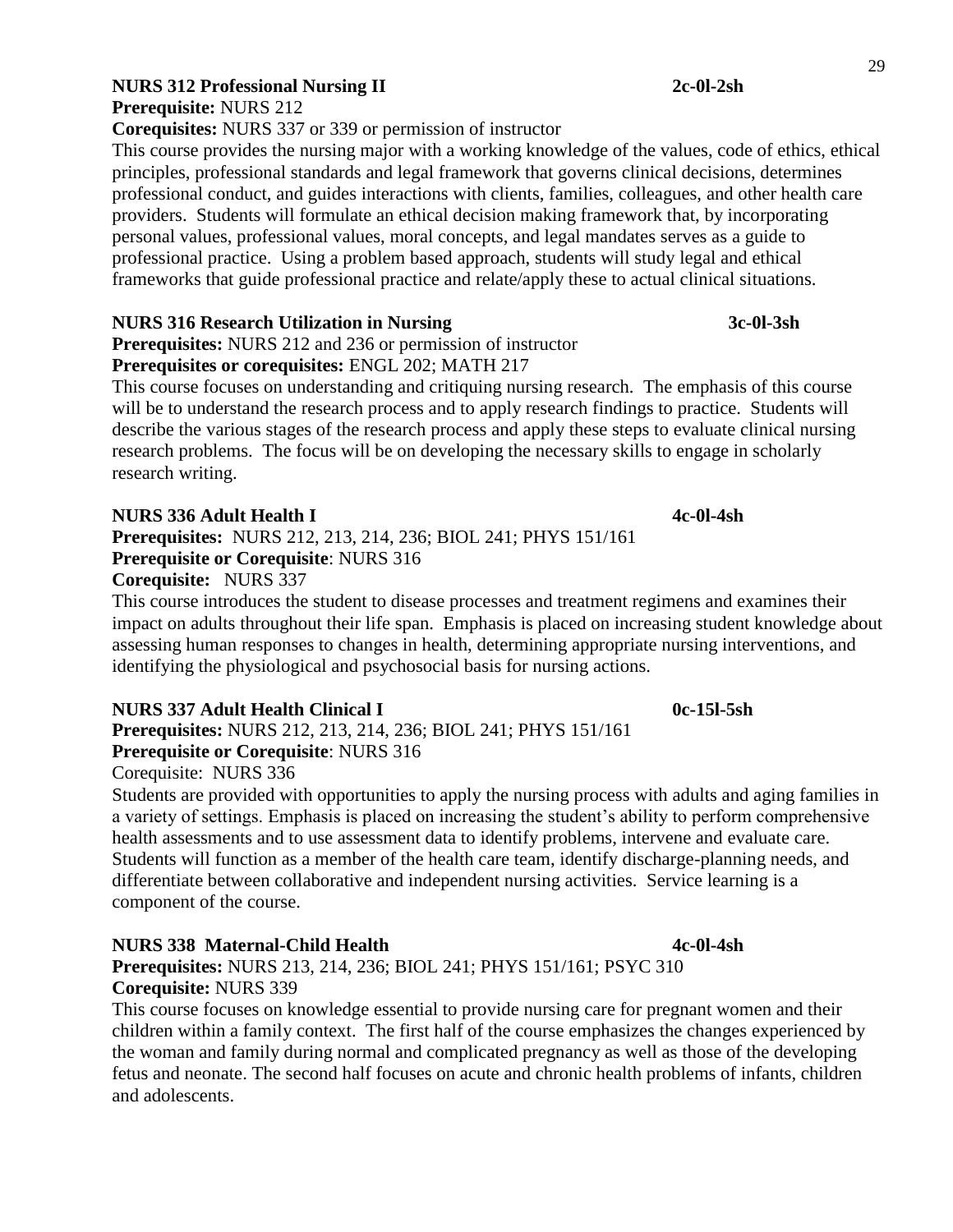# **NURS 339 Maternal-Child Health Clinical 0c-151-5sh**

# **Prerequisites:** NURS 213, 214, 236; BIOL 241; PHYS 151/161; PSYC 310 **Corequisite:** NURS 338

This course provides clinical learning experiences designed to enable students to provide nursing care for primary prevention/intervention with child-bearing families and with children, and secondary prevention with women, children, and their families. These experiences are planned in a variety of ambulatory, community, and acute care settings to enable the student to develop core values, knowledge, competencies, and skills associated with nursing care of mothers, children, and their families.

# **NURS 412 Professional Nursing III 2c-0l-2sh**

**Prerequisites:** NURS 312 and 337 and 339 or permission of instructor

The professional nurse is expected to use clinical, managerial, and personal leadership skills to ensure the delivery of high-quality, cost-effective care in divergent health care delivery systems. The study of leadership and management skills and processes will be approached as inherent elements for all levels of nursing practice. The role of designer/manager/coordinator of care in professional nursing will be examined in depth.

# **NURS 432 Psychiatric/Mental Health 2c-0l-2sh**

**Prerequisites:** NURS 336, 337, 338, 339 **Corequisite:** NURS 435

## **Prerequisite or Corequisite:** NURS 412

This course focuses on the principles and concepts that guide nursing practice in a variety of psychiatric/mental health settings. The role of the nurse in primary, secondary, and tertiary prevention/intervention is addressed as it relates to individuals, families, and aggregates.

# **NURS 434 Community Health 2c-0l-2sh**

**Prerequisites:**NURS 336, 337, 338 and 339 or permission of instructor **Corequisites:** NURS 435 or permission of instructor

**Prerequisite or Corequisite:** NURS 412

This course focuses on nursing care that is population and community oriented. Emphasis is placed on the community as a client, perspectives and influences of the health care delivery systems, theoretical frameworks applicable to community health, contemporary issues in community health nursing, and nursing roles as designers, managers, and coordinators of care in the community.

# **NURS 435 Communities and Psychiatric/Mental Health Clinical 0c-15l-5sh**

**Prerequisites:** NURS 336, 337, 338, 339

**Corequisites:** NURS 432, 434

# **Prerequisite or Corequisite:** NURS 412

This course focuses on community-based and community health nursing experiences to enable students to provide health promotion, risk reduction, and disease prevention in a wide variety of community settings and with diverse populations. Students also will have experiences within acute and community based psychiatric care facilities, working as a member of a multidisciplinary team to provide primary, secondary and tertiary prevention/intervention. Emphases will also be placed on nursing management and development of nursing strategies to assist at-risk families, aggregates, and groups, while considering health care on a continuum throughout the life span. Opportunities for individual mentoring in a clinical area will be an integral part of the course.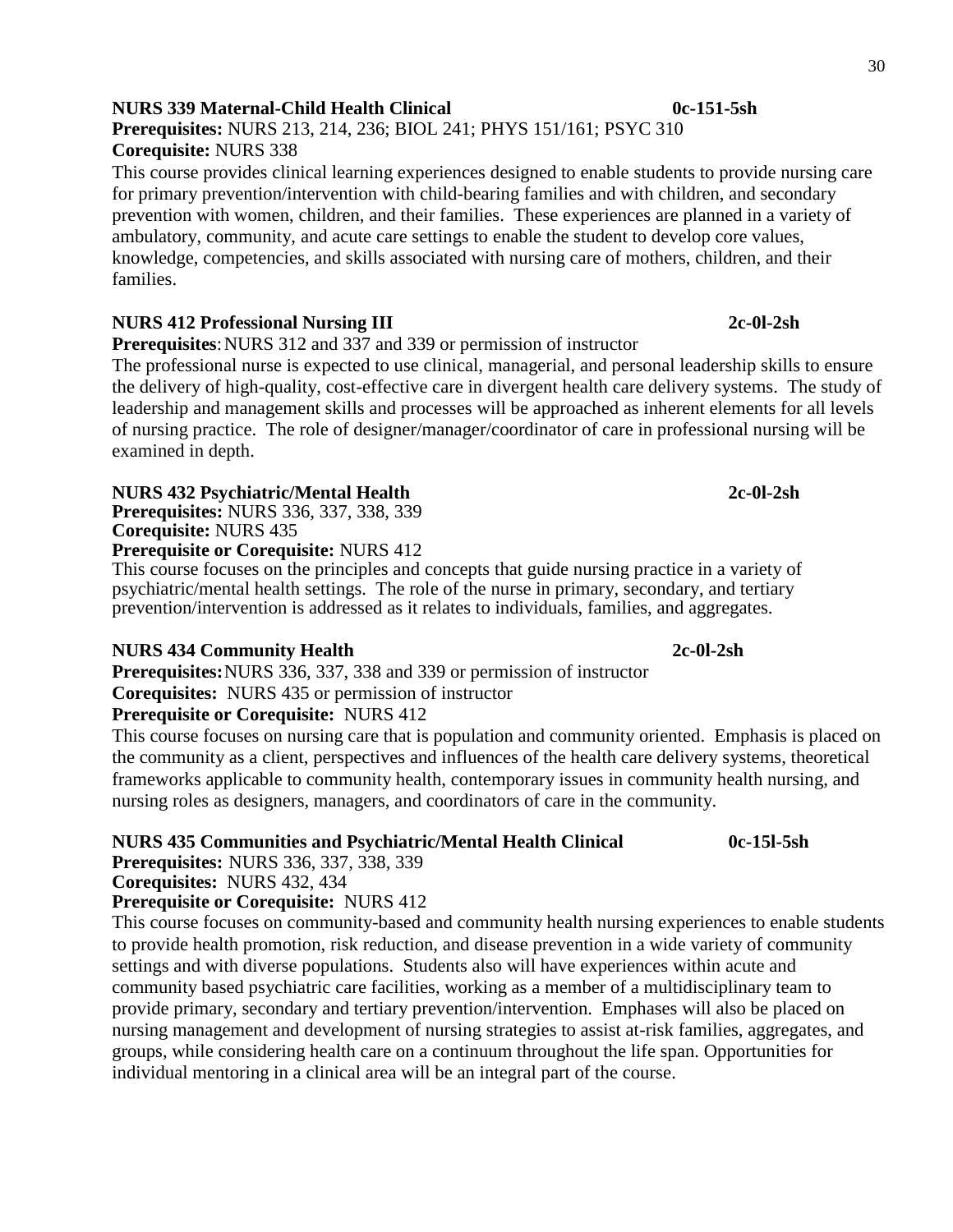# **NURS 436 Adult Health II 4c-0l-4sh**

**Prerequisites:** NURS 336, 337 **Prerequisite or Corequisite:** NURS 412 **Corequisite:** NURS 437

This course builds on Adult Health I, focusing on the adult/family coping with complex health problems. The relationships among disease states, treatment and associated nursing responsibilities are emphasized as students build their knowledge base of pharmacology, therapeutic procedures, rehabilitation needs and teaching-learning strategies. Principles underlying the use of technology in clinical practice provide a basis for the concurrent clinical course.

# **NURS 437 Adult Health Clinical II 0c-15l-5sh**

**Prerequisites:** NURS 336, 337, 338, 339 Corequisite: **NURS 436** 

Prerequisite or Corequisite: NURS 412 Course is designed to provide opportunities for clinical practice as a provider of care for complex, acutely ill clients in a variety of settings including intensive care unit, monitored units, medical-surgical units, and rehabilitation settings. Focus will be on secondary prevention/intervention for long term critically ill patients. The role of designer/manager/coordinator of care will be emphasized with opportunities to apply management principles and practice leadership skills in the acute care and rehabilitation setting. Opportunities for students to receive preceptoring with a registered nurse will be an integral component of the course.

## **NURS 450 A Cognitive Approach to Clinical Problem Solving 3c-0l-3sh Prerequisite:** NURS 412

This course focuses on advanced clinical problem solving and decision making skills needed by professional nurses. Factors that influence clinical problem solving will be examined to facilitate higher level thinking in simulated clinical situations.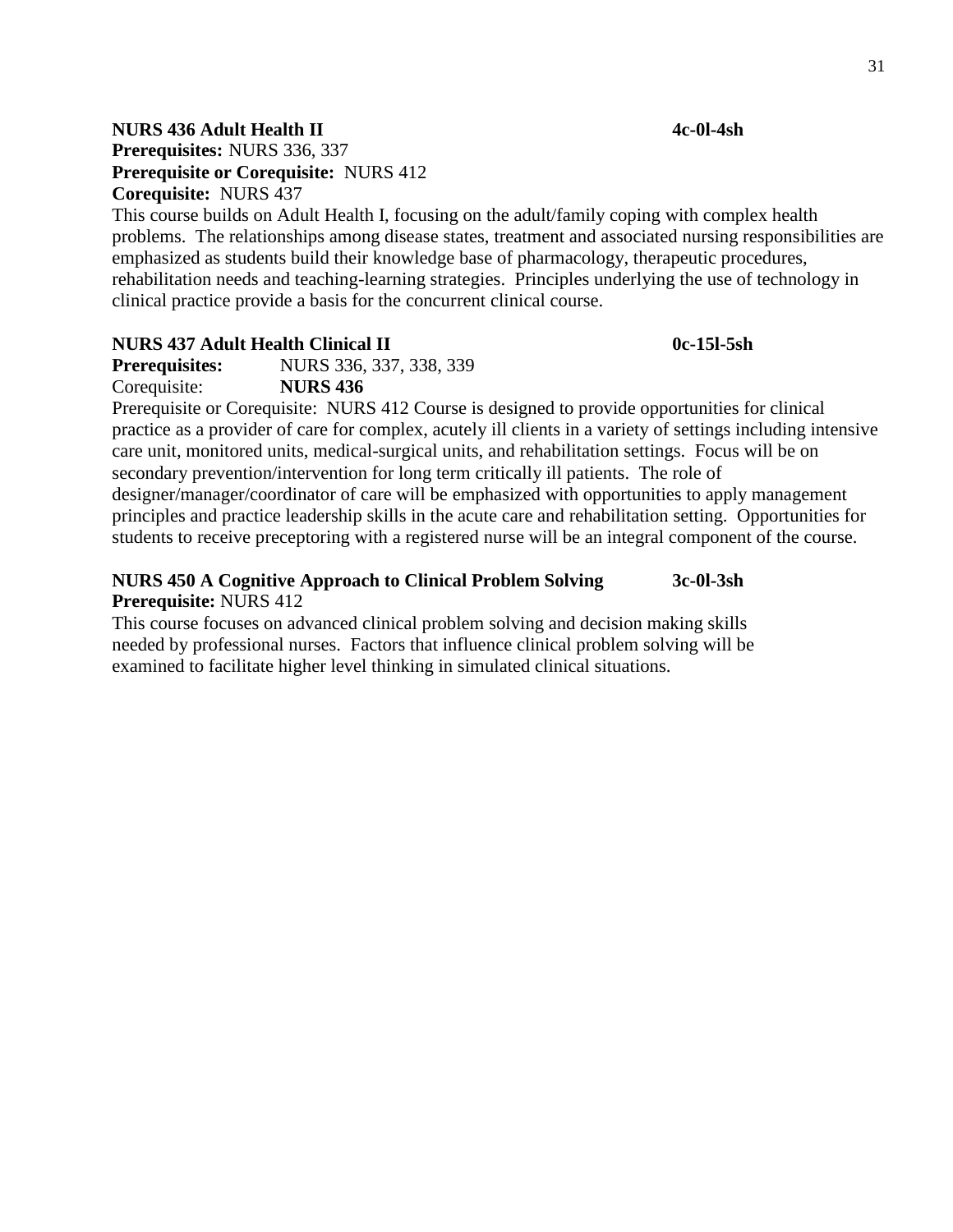## 6. Program Revision - Department of Nursing and Allied Health Professions **PASSED** Bachelor of Science-Nursing

### Present Program **Bachelor of Science--Nursing**

**Liberal Studies:** As outlined in Liberal Studies **55-56**  section with the following specifications: *Mathematic***s:** *MATH 217 (1)* **Natural Science:** CHEM 101-102 **Social Science:** PSYC 101, SOC 151 **Liberal Studies Electives:** PHYS 151/161, PSYC 310, no courses with NURS prefix

### **Major: 53**

### **Required courses:**

| <b>Other Requirements:</b> |                                         |           | 19 |      |
|----------------------------|-----------------------------------------|-----------|----|------|
|                            | NURS 480 Seminar in Nursing (2)         | 4 sh      |    |      |
|                            | NURS 430 Nursing Research               |           |    | 3 sh |
|                            | <b>Wellness IV</b>                      | 3 sh      |    |      |
|                            | NURS 423 Maintenance and Restoration of |           |    |      |
|                            | Wellness III                            | 3 sh      |    |      |
|                            | NURS 422 Maintenance and Restoration of |           |    |      |
|                            | NURS 405 Clinical Laboratory IV         | $5 \,$ sh |    |      |
| NURS 404 Core IV           |                                         | $2 \,$ sh |    |      |
|                            | NURS 403 Clinical Laboratory III        | 5 sh      |    |      |
| NURS 402 Core III          |                                         | $2 \,$ sh |    |      |
|                            | Wellness II                             | 3 sh      |    |      |
|                            | NURS 323 Maintenance and Restoration of |           |    |      |
|                            | Wellness I                              | 3 sh      |    |      |
|                            | NURS 322 Maintenance and Restoration of |           |    |      |
|                            | NURS 305 Clinical Laboratory II         | 5 sh      |    |      |
| NURS 304 Core II           |                                         | $2 \,$ sh |    |      |
|                            | <b>NURS 303 Clinical Laboratory</b>     | $5 \,$ sh |    |      |
| NURS 302 Core I            |                                         | $2 \,$ sh |    |      |
|                            | NURS 285 Introduction to Clinical       | 3 sh      |    |      |
|                            | NURS 280 Introduction to Nursing        | 3 sh      |    |      |

- **(1)** The Pennsylvania State Board of Nursing requires two units of high school mathematics (one of which is algebra) for admission to the nursing major.
- **(2) NURS 480 must be taken four semesters, focusing on a different topic each semester.**
- **(#)** See advisory paragraph "Timely Completion of Degree Requirements" in the section on Requirements for Graduation.

| Proposed Program<br><b>Bachelor of Science--Nursing</b>                                                                                                                                                                                                                                           |           |
|---------------------------------------------------------------------------------------------------------------------------------------------------------------------------------------------------------------------------------------------------------------------------------------------------|-----------|
| Liberal Studies: As outlined in Liberal Studies 55-56<br>section with the following specifications:<br>Mathematics: MATH 217(1)<br><b>Natural Science: CHEM 101-102</b><br>Social Science: PSYC 101, SOC 151<br>Liberal Studies Electives: PHYS 151/161,<br>PSYC 310, no courses with NURS prefix |           |
| Major:                                                                                                                                                                                                                                                                                            | 52-55     |
| <b>Required Courses:</b>                                                                                                                                                                                                                                                                          |           |
| NURS 211 Nursing Practice I                                                                                                                                                                                                                                                                       | 1 sh      |
|                                                                                                                                                                                                                                                                                                   | $2 \,$ sh |
| NURS 212 Professional Nursing I<br><b>NURS 213 Nursing Practice II</b>                                                                                                                                                                                                                            | $1$ sh    |
| <b>NURS 214 Health Assessment</b>                                                                                                                                                                                                                                                                 | 2sh       |
| NURS 236 Foundations of Nursing                                                                                                                                                                                                                                                                   | $3 \, sh$ |
| NURS 312 Professional Nursing II                                                                                                                                                                                                                                                                  | 2 sh      |
| NURS 316 Research Utilization in Nursing                                                                                                                                                                                                                                                          | 3 sh      |
| NURS 336 Adult Health I                                                                                                                                                                                                                                                                           | 4 sh      |
|                                                                                                                                                                                                                                                                                                   | $5 \,$ sh |
| NURS 337 Adult Health Clinical I<br>NURS 338 Maternal-Child Health                                                                                                                                                                                                                                | 4 sh      |
| NURS 339 Maternal-Child Health Clinical                                                                                                                                                                                                                                                           | $5 \,$ sh |
|                                                                                                                                                                                                                                                                                                   |           |
| NURS 412 Professional Nursing III2 sh                                                                                                                                                                                                                                                             |           |
| NURS 432 Psychiatric/Mental Health                                                                                                                                                                                                                                                                | 2 sh      |
| NURS 434 Community Health                                                                                                                                                                                                                                                                         | 2 sh      |
| NURS 435 Community/Psychiatric/                                                                                                                                                                                                                                                                   |           |
| <b>Mental Health Clinical</b>                                                                                                                                                                                                                                                                     | 5 sh      |
| NURS 436 Adult Health II<br>4 sh                                                                                                                                                                                                                                                                  |           |
| NURS 437 Adult Health Clinical II 5 sh                                                                                                                                                                                                                                                            |           |
| <sup>t</sup> NURS 450 A Cognitive Approach to                                                                                                                                                                                                                                                     |           |
| Clinical Problem Solving (2)                                                                                                                                                                                                                                                                      | 3 sh      |
|                                                                                                                                                                                                                                                                                                   |           |
| Other Requirements:                                                                                                                                                                                                                                                                               | 16        |
| <b>BIOL 105 Cell Biology</b>                                                                                                                                                                                                                                                                      | 3 sh      |
| <b>BIOL 150 Human Anatomy</b>                                                                                                                                                                                                                                                                     | 3 sh      |
| <b>BIOL 151 Human Physiology</b>                                                                                                                                                                                                                                                                  | 4 sh      |
| <b>BIOL 241 General Microbiology</b>                                                                                                                                                                                                                                                              | 3 sh      |
| FDNT 212 Nutrition                                                                                                                                                                                                                                                                                | 3 sh      |
| Free Electives:                                                                                                                                                                                                                                                                                   | 0-1       |
| (#)Total Degree Requirements                                                                                                                                                                                                                                                                      | 124-127   |
| The Pennsylvania State Board of Nursing<br>(1)                                                                                                                                                                                                                                                    |           |

- requires two units of high school mathematics (one of which is algebra) for admission to the nursing major**.**
- (2) Students who achieve a higher score than a specified minimum on a department required standard test(s) are exempt from NURS 450.
- **(#)** See advisory paragraph "Timely Completion of Degree Requirements" in the section on Requirements for Graduation.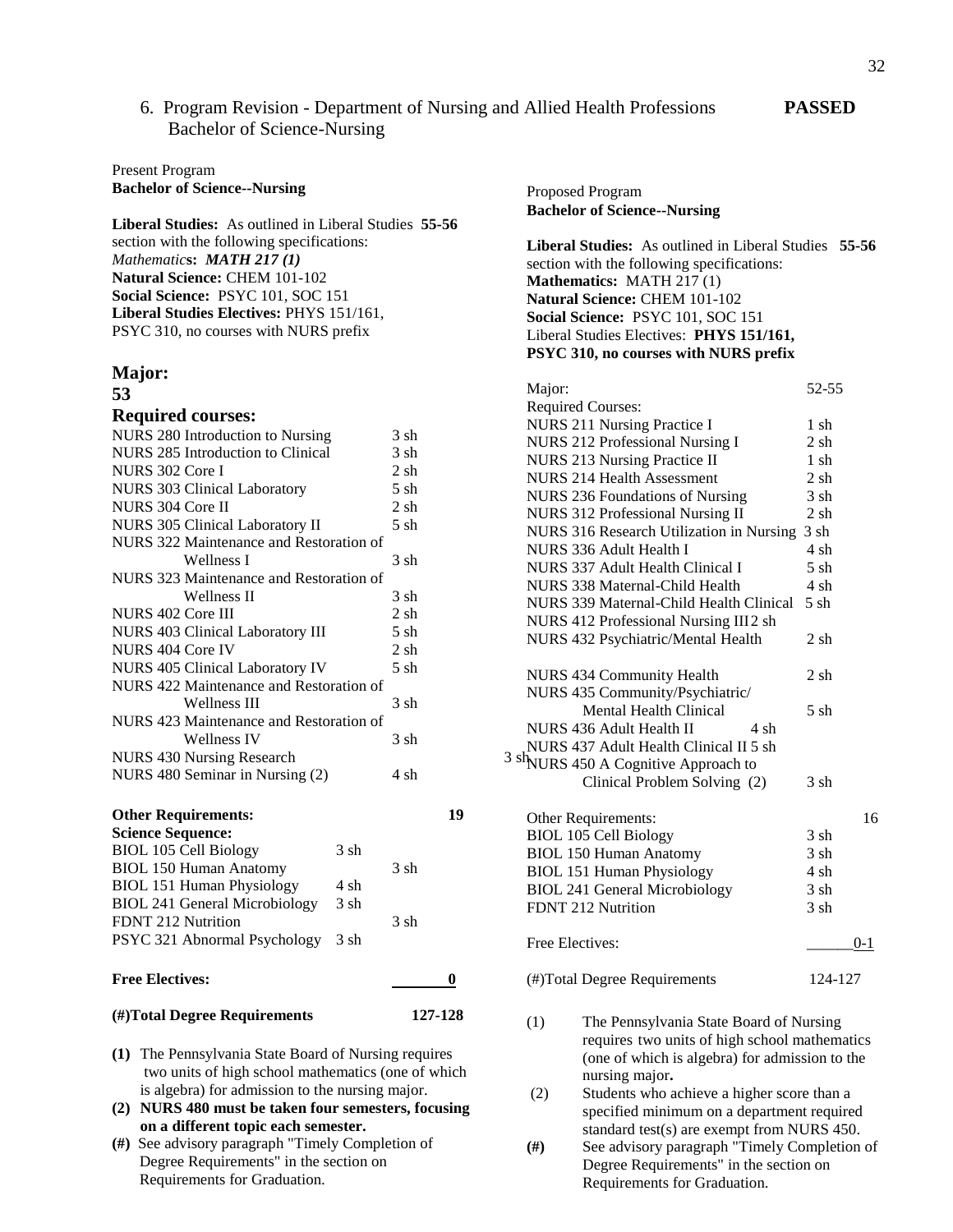For Information:

7. Liberal Studies Committee Report:

NURS 312 Professional Nursing II and NURS 316 Research Utilization in Nursing were approved for Type II Department Course Writing Status.

For Action:

- 8. Department of Nursing and Allied Health Professions Deleted Courses **PASSED**
- **NURS 280 Introduction to Nursing** to be deleted at the end of the Spring 2001 semester.
- **NURS 285 Introduction to Clinical** to be deleted at the end of the Spring 2001 semester.
- **NURS 302 Core I** to be deleted at the end of the Fall 2001 semester.
- **NURS 303 Clinical Laboratory I** to be deleted at the end of the Fall 2001 semester.
- **NURS 304 Core II** to be deleted at the end of the Spring 2002 semester.
- **NURS 305 Clinical Laboratory II** to be deleted at the end of the Spring 2002 semester.
- **NURS 322 Maintenance and Restoration of Wellness I** to be deleted at the end of the Fall 2001 semester.
- **NURS 323 Maintenance and Restoration of Wellness II** to be deleted at the end of the Spring 2002 semester.
- **NURS 402 Core III** to be deleted at the end of the Fall 2002 semester.
- **NURS 403 Clinical Laboratory III** to be deleted at the end of the Fall 2002 semester.
- **NURS 404 Core IV** to be deleted at the end of the Spring 2003 semester.
- **NURS 405 Clinical Laboratory IV** to be deleted at the end of the Spring 2003 semester.
- **NURS 422 Maintenance and Restoration of Wellness III** to be deleted at the end of the Fall 2002 semester.
- **NURS 423 Maintenance and Restoration of Wellness IV** to be deleted at the end of the Spring 2003 semester.
- **NURS 430 Nursing Research** to be deleted at the end of the Spring 2003 semester.

### **Rationale for Change**

Current trends in health care demand changes in nursing curricula. Historically nursing care has been provided primarily in hospital settings. However, hospital restructuring, health care reimbursement changes, shifts in population demographics, and cost containment have forced nurses to explore expanded roles in diverse health care settings, many of which are outside of the hospital setting. The current and anticipated changes in health care delivery systems magnify the challenge for nurse educators to provide a curriculum that will meet the needs of graduates who will practice professional nursing in the 21st century.

The proposed curriculum incorporates a shift in focus in the nursing program from individual patients in hospital settings to community and population based care. This shift continues to be emphasized in nursing literature as a recommended direction for change. Another shift involves movement away from an illness-focused curriculum to one that focuses on health promotion and disease prevention. Concurrently, the need for management and leadership skills is essential for nursing survival in the current health care arena. Knowledge and technical competencies remain important as well as critical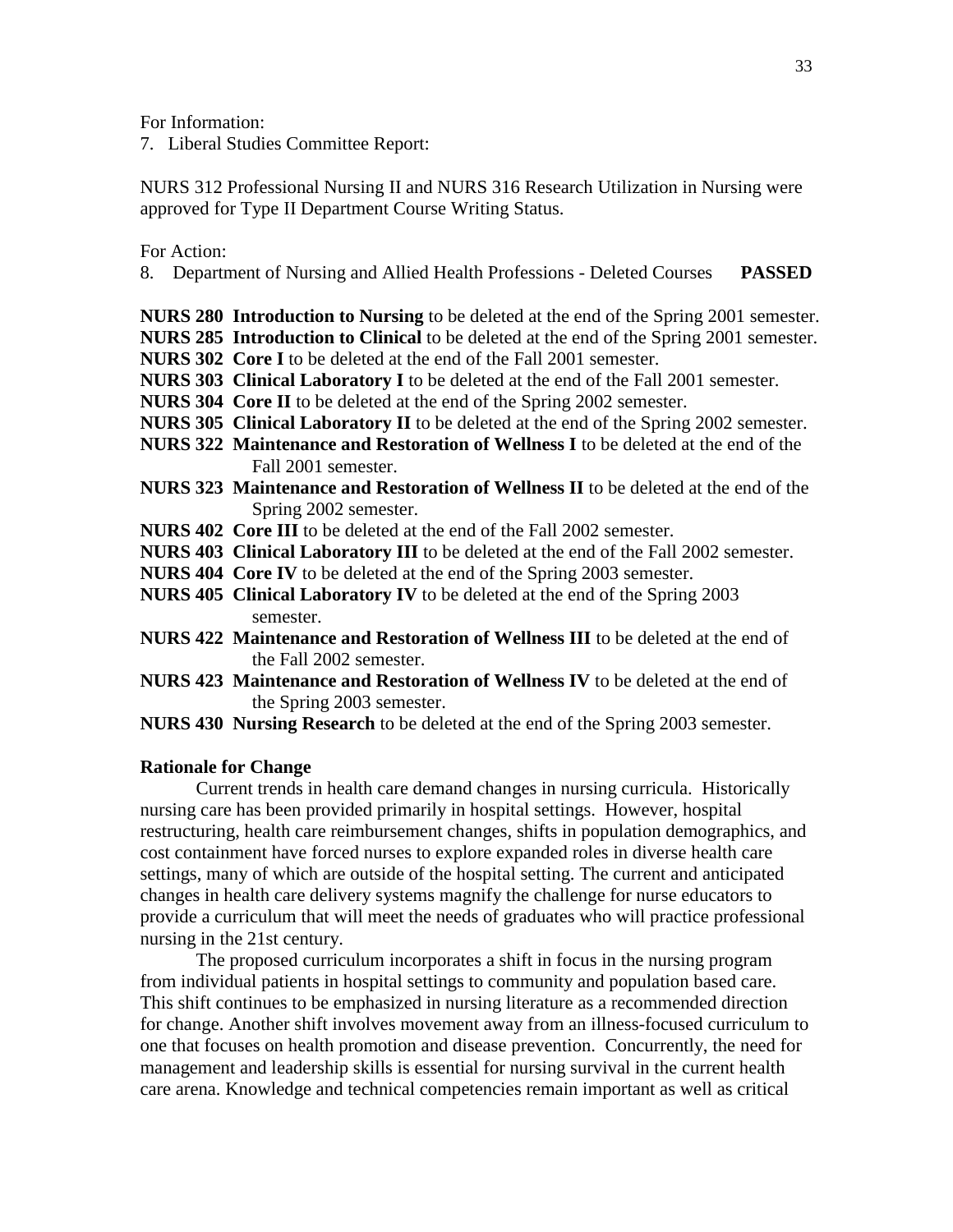thinking, problem solving and communication skills. These suggestions have been considered and incorporated into the curriculum revision.

In response to students, faculty, and alumni the revision of the present curriculum addresses the areas of: skill development, knowledge of pharmacology, enhancement of research utilization skills, development of the manager/coordinator/designer of health care role, professionalism, and coordination of teaching between theory and clinical. The proposed curriculum is designed to enhance the coordination of clinical experiences with the content of the theory courses. It addresses the health care changes related to community and population based care, health promotion and disease prevention, inclusion of core competencies, and recommendations of the departmental quality improvement committee.